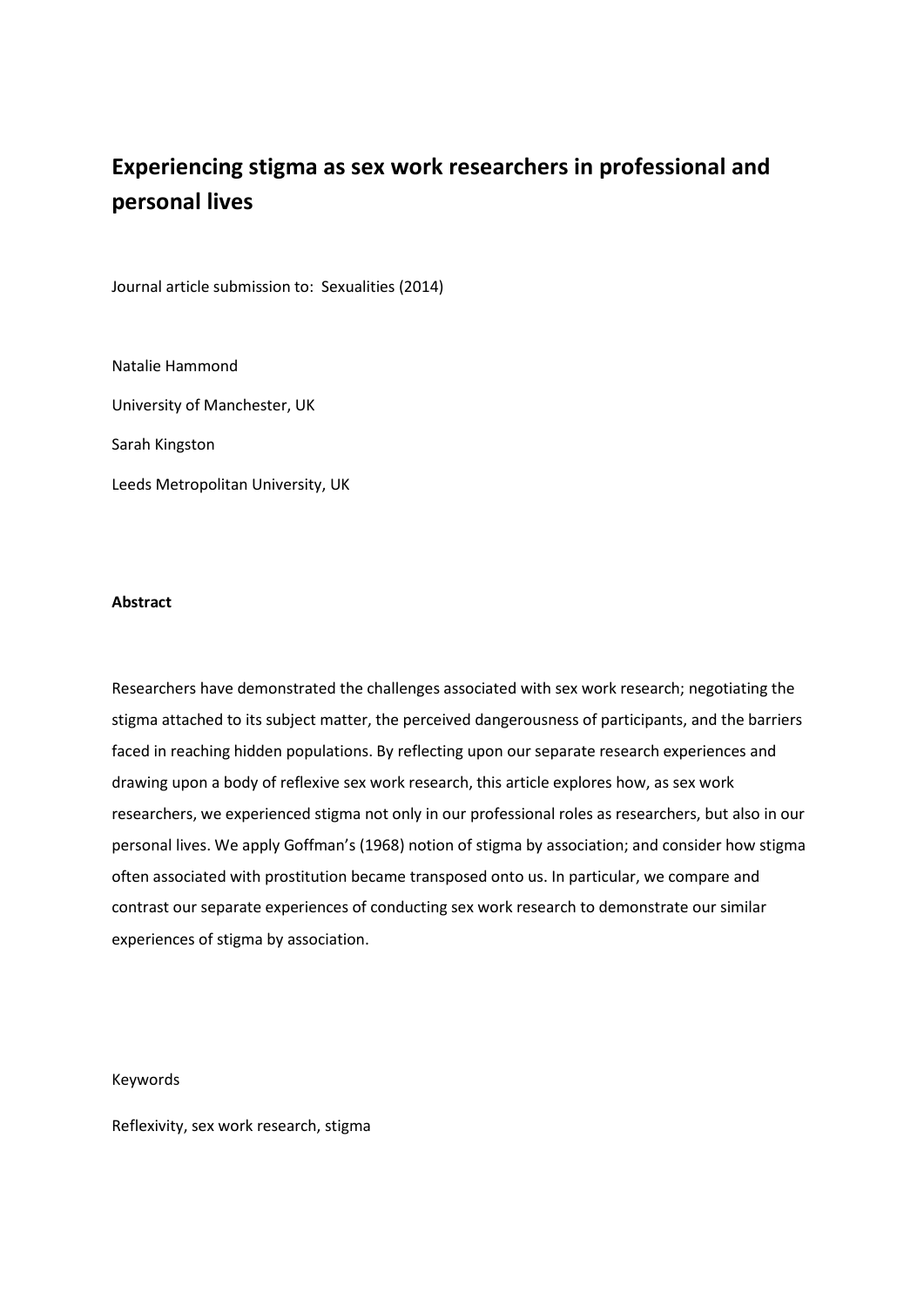### **Introduction**

This article is based upon our separate experiences of conducting research into the UK sex industry. Both authors engaged in research reflexivity, which is now considered to be a significant part of conducting research, as researchers are encouraged to scrutinize their own actions and role in the research design and process (Blaikie, 2000). From this reflexive practice and subsequent discussions, we discovered that we both experienced stigma from our involvement in sex work research. Our experience supports previous academic work in this area, but also demonstrates how stigma can be experienced in researchers' personal lives and is not solely limited to the research context.

In particular this article will explore how we as sex work researchers experienced the stigma commonly related to sex work: we experienced 'stigma by association'. By considering Goffman's (1968) work on the 'spoiled identity' we demonstrate how our close relationship with our topic of study became a vehicle by which sex work stigma spread onto us. Our experience of negative or critical responses to our work shares some similarities to the treatment of sex workers. As with the 'whore stigma' that sex workers often face, our research was seen as dishonourable and 'no good' (Pheterson, 1993). The notion that, as Lowman (2000) suggests, sex workers are considered 'undeserving victims' became fused with us as sex worker researchers that led to colleagues and those in our personal spheres to question the validity of someone studying an 'undeserving topic'. Our original contribution is that our comparative discussion not only provides an individualistic account of stigma, an approach that Parker and Aggleton (2003) argue dominates much work on stigma, but also that we move to include an exploration of structural issues and those who do the stigmatizing within our discussion.

# **Sex work, Stigma and Identity**

Commercial sex can be seen as a stigmatized activity, and those who take part are constructed as different, challenging societal, sexual and moral norms. Paying for sex invokes an identity that lies outside the boundaries of prescribed sexual behaviour, resulting in an associated 'stigma' of fear, disapproval, rejection and shame, if revealed to those outside the industry (Sanders, 2008). The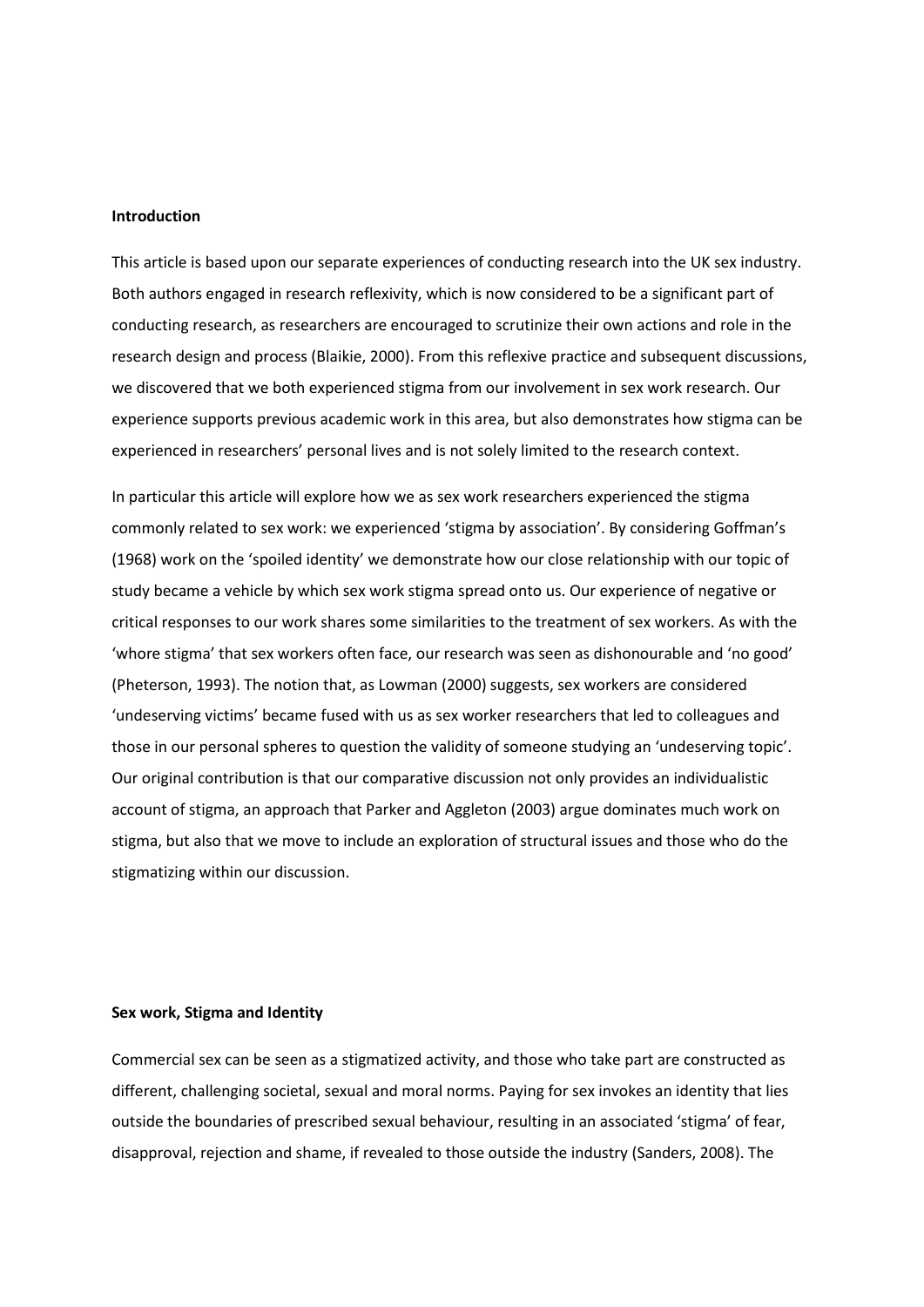strength of this stigma can present significant, emotional and material penalties, Goffman's (1968) classic work, and newer work by Link and Phelan (2001), help to make sense of this.

Goffman describes stigma 'as an attribute that is deeply discrediting . . . [involving] a relationship between attribute and stereotype' (1968: 13–14). A person with, or lacking, a certain attribute is categorized as a less desirable, devalued individual with a spoiled identity. This attribute is a stigma, made up of the difference between one's actual identity (attributes one does possess) and one's virtual identity (assumptions about who s/he ought to be; Goffman, 1968: 2). Goffman highlights the difference between the discredited (the difference is known about or easily visible) and the discreditable (it is either unknown or not instantly perceivable). If the characteristic becomes known to others the individual moves from discreditable to discredited, suggesting that one may try to manage knowledge of this characteristic.

In dealing with a discredited character Goffman (1968) focuses on techniques that are used to conceal behaviour and not reveal the 'truth' about oneself. If an individual is discreditable, but their difference is unknown to others, the issue is not managing tension within the interaction, but managing information 'to display or not to display; to tell or not to tell . . . to lie or not to lie' (1968: 57). For example, Sanders (2008) describes the discreditable male clients of sex workers as passing, this is 'the management of undisclosed discreditable information about the self' (Goffman, 1968: 58). However, if the individual is discredited covering is put into action, 'an effort to keep the stigma from looming large . . . reduce tension . . . ease matters for those in the know' (1968: 125).

Work drawing on Goffman has been criticized for promoting an individualized theory of stigma in which stigma is a thing, a negative attribute, a static, rather than a changing social process, which is mapped onto people who then become devalued because of their difference (Parker and Aggleton, 2003). Link and Phelan (2001) critique more current work on stigma noting its lack of conceptual clarity and application, and for an absence of accounts of experience. They argue that most work on stigma is individualistic, ignoring structural issues and focusing on those who do the stigmatizing. Consequently, they propose a new model of stigma. Drawing on Goffman's position, which explains stigma as the relationship between an attribute and a stereotype, Link and Phelan (2001) develop the notion of the relationship, seeing it in terms of the way the distinguishing and labelling of human differences take place in line with dominant cultural beliefs, linking labelled persons to undesirable characteristics. Those labelled are separated into distinct categories, creating an 'us' and 'them' dichotomy.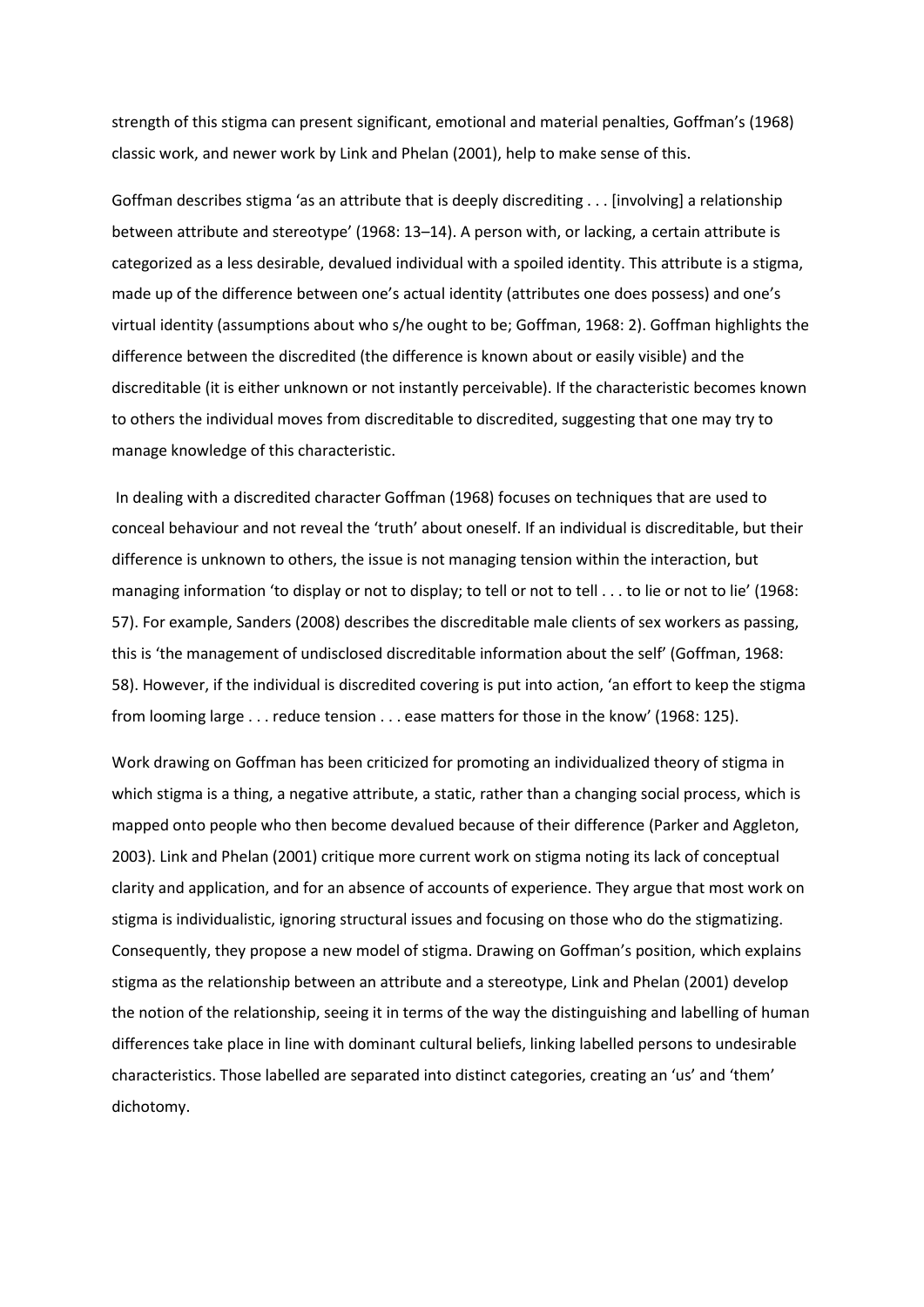Utilising Link and Phelan's (2001) work, it is apparent from sex work literature that there are deeply ingrained cultural attitudes and perceptions of those involved in the sex industry which can often lead to stigma. The behaviour and activities of female sex workers and clients is generally thought to be immoral, anti-social and deviant (see Sanders, 2008). 'Women are allowed to give free sex but not to negotiate sex without defying a host of laws. A woman who earns money through sex is defined as selling her honor' (Pheterson, 1993: 43).

Male clients are categorized as different to men who have multiple non-commercial sexual partners, and this difference is socially constructed as deviant and intolerable, contributing towards paid-for sex as a stigmatized activity (Sanders, 2008). Media discourses about kerb crawling construct 'clients as dehumanized, dirty and animalistic' (Campbell and Storr, 2001: 98). These labels originate in cultural and religious discourses concerning the place and role of sex in society: the differentiation between good and bad sexual behaviour, and the undermining of the specialness of sex in commercial sex (Sanders, 2008: 115–116).

Our research experiences support this structural analysis of stigma. We both experienced similar feelings of being stigmatized for researching a controversial topic. Given that our research was conducted on different aspects of the sex industry and in different towns and cities in the UK, we argue that the commonalities between our research experiences demonstrate the impact dominant cultural beliefs have on those researching sex work. The next section examines the importance of engaging in research reflexivity, as it is in the context of this process that we recognized these experiences.

#### **Reflexivity in sex work research**

Reflexive practice has risen up research agendas and the social context in which knowledge is produced has begun to be acknowledged. Feminist methodologists have argued that knowledge is contextually specific and the researcher's biography affects what they find out, and, therefore what we know (Stanley and Wise, 1993). Research is not undertaken in a vacuum, and researchers cannot claim to be neutral, detached or objective from the social world we study: our thoughts, feelings, experiences and behaviours are influenced by wider society and our own individual biographies, which can affect research findings (Hammersley and Atkinson, 2007; Mason, 2002). Asking difficult questions and engaging in reflexive practice enables researchers to critically evaluate their role within the research context. As Maher explains: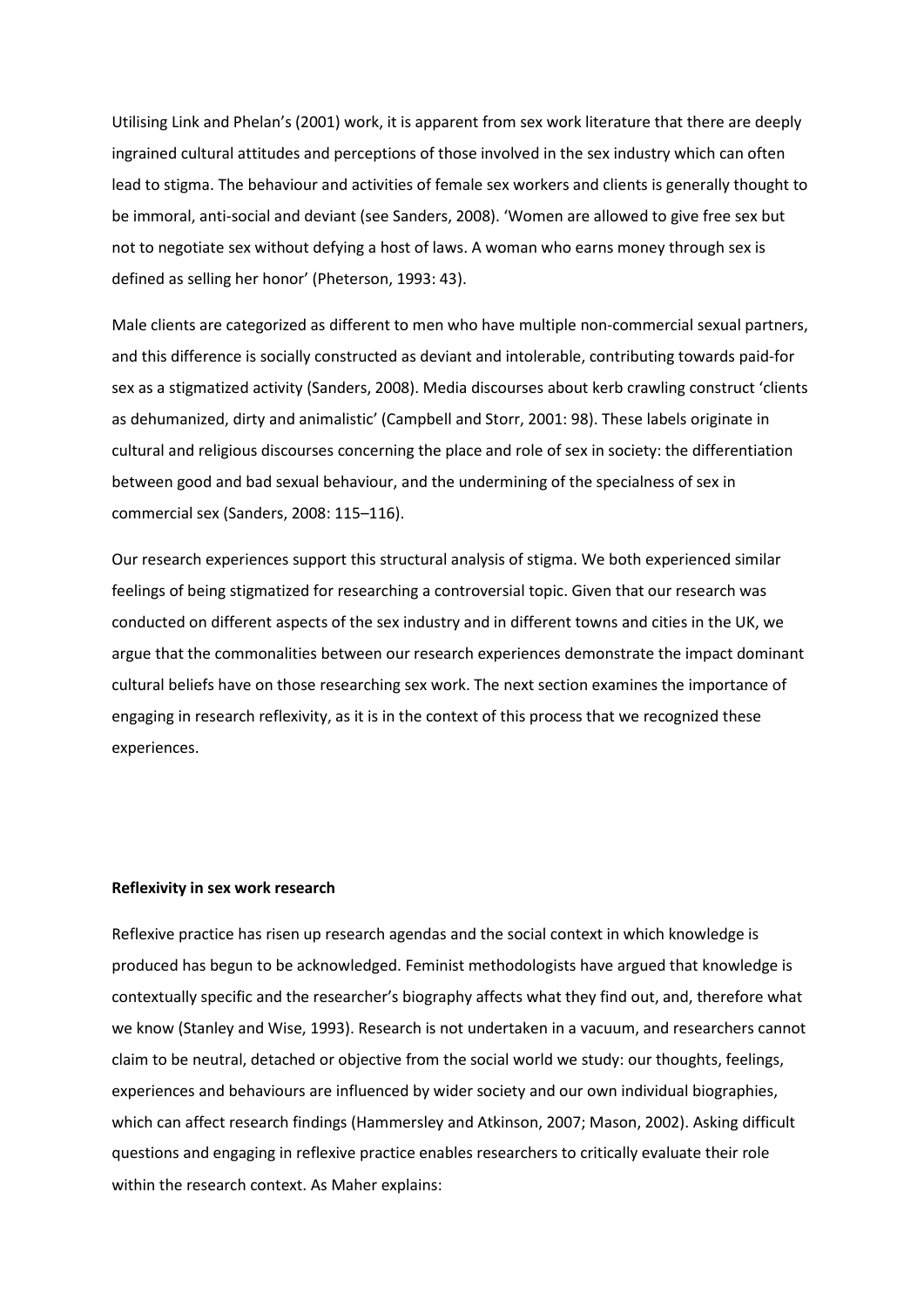The boundaries between reflexivity and self-indulgence are fragile and blurred and . . . 'confessional tales' can also position the self firmly within the field of study . . . I was no longer the medium through which fieldwork was conducted but

part of the story. (2002: 316)

Sex work researchers have begun to discuss their research experiences and document their reflective accounts, by including themselves into the analysis to 'expose . . . the relations that influence the construction of the story that is told' (Presser, 2005: 2087). Emotional labour and negative emotions, which may be ignited during sex work research, have been documented (Melrose, 2002; O'Connell Davidson and Layder, 1994; Sanders, 2006). Other methodological problems such as gaining ethical approval, managing prevailing stereotypes, and researcher safety during research encounters in the field, begin to reveal some of the discrediting attributes associated with sex work research (Melrose, 2002; O'Neill, 1996; Sanders, 2006; Shaver, 2005).

The reflexive insights of other sexuality researchers reveal the professional difficulties facing those whose work explores issues surrounding sex and sexuality including being viewed as an illegitimate, thrilling or taboo topic, as a joke, or as unworthy study, all of which can result in loss of professional status, present barriers to career progression and leave researchers vulnerable to inappropriate remarks, personal abuse and being regarded as 'not very bright and sexually available' (Attwood, 2010: 179). Speaking of sex may be seen as crude, can encourage suspicion and could even be dangerous for one's professional reputation (Attwood, 2010: 178). Attwood goes further to argue that 'despite a belief that in late modern societies we are 'incited' to speak about sex, tensions and silences still persist and some types of speech and speakers are strongly discouraged' (2010: 178). Sex research upsets the constructed divide between public and private and potentially raises questions about 'what kind of a woman' does such research? (Braun, 1999: 368).

#### **Research experiences**

This article is based upon our separate experiences of researching the UK sex industry. Kingston's (2009) project, which considered those who lived in areas known for street prostitution, explored community attitudes towards men who buy sex, interviewing residents, business employees, the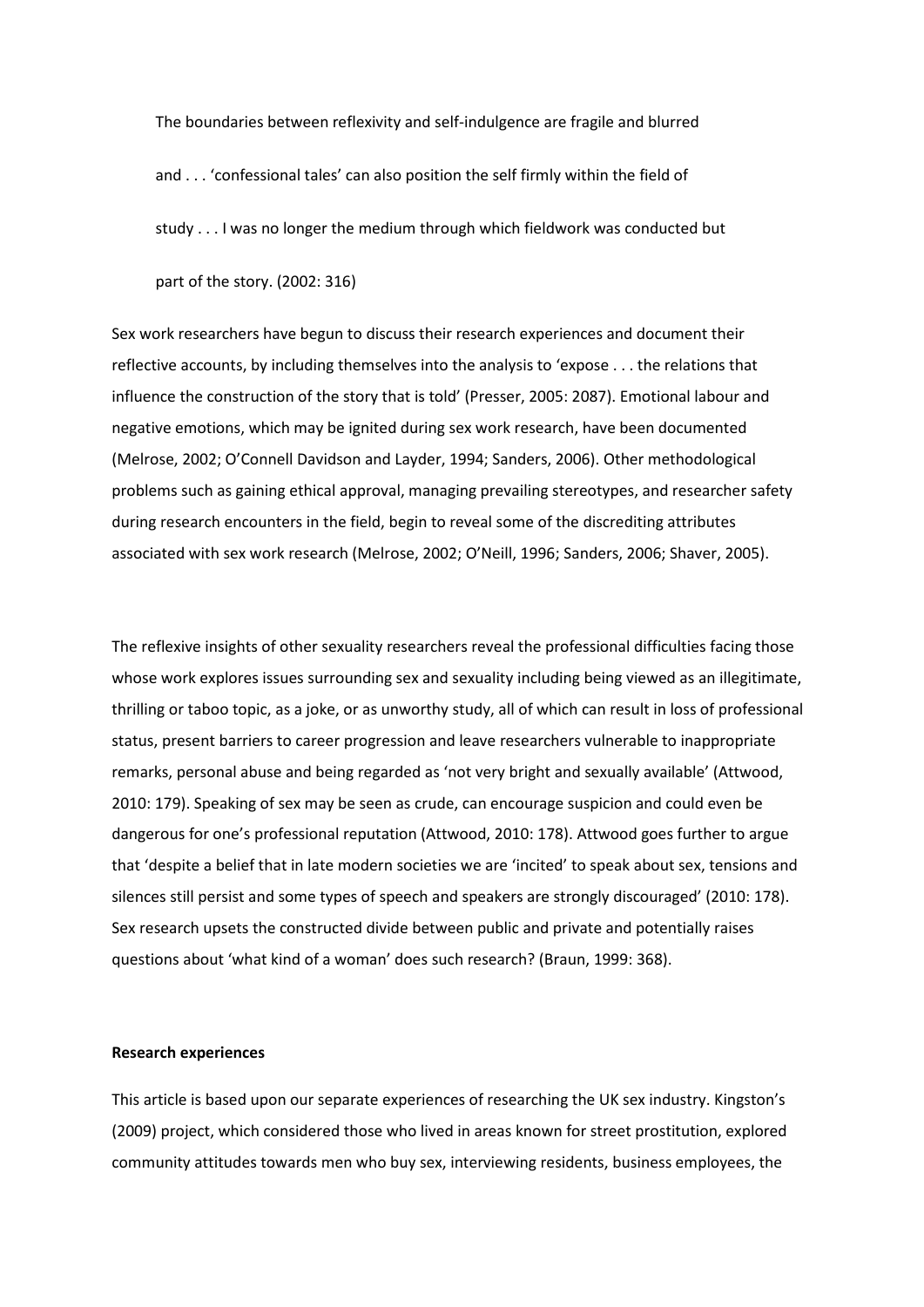police and local authority officials in a large northern city (see Kingston, 2013). The second study researched men who buy sex, interviewing male clients about their experiences of sexuality and relationships in both commercial and non-commercial contexts (Hammond, 2010b). Both projects focused upon male clients, but from different perspectives. The following section begins by looking at our identity within the professional sphere, exploring the role of gender and perceptions of us as professional researchers. The discussion moves on to consider the importance of reflexive practice beyond the research context to explore our wider social lives and everyday interactions. Of particular importance is our role and identity as Sex Work Researchers. By exploring the work of Goffman (1959, 1968) we consider how our researcher identity became fused with our personal identity, and how we employed stigma management strategies and presented ourselves in a particular manner.

#### **Experiencing stigma as a researcher**

### *Danger and risk*

Our gender as women alongside our connections with the sex industry, and (potentially) meeting these 'dangerous others' prompted fears for our personal safety. In both cases we were warned, by friends, family, colleagues and peers about the dangers we potentially faced as women researching this topic. Kingston was warned, by residents, police officers and local councillors, about the dangers she potentially faced as a woman conducting research in a well-known red-light district. For instance, whilst attending a community partnership meeting to discuss local issues, her fieldwork notes demonstrated some of these concerns:

. . . I was warned about being in the area late at night by a councillor and resident . . . a male resident told me to take care on my own in the area . . . [he] talked about how his ex-girlfriend was propositioned by kerb-crawlers whilst waiting for a bus.

Concerns were also raised for Hammond's personal safety within the ethical review process and in her personal life. For instance people questioned if she would have a bodyguard, or if there would be someone else sitting in the room when interviewing these 'dangerous' men in her university department (see Hammond, 2010a). Hammond's emotional safety, the potential of hearing stories of abuse and violence was a concern of others, but also Hammond herself. Her initial reading around the sex industry presented a gloomy picture of violence, risk, drug taking and exploitation, thus in addressing ethical concerns around potential harm to the researcher Hammond thought it important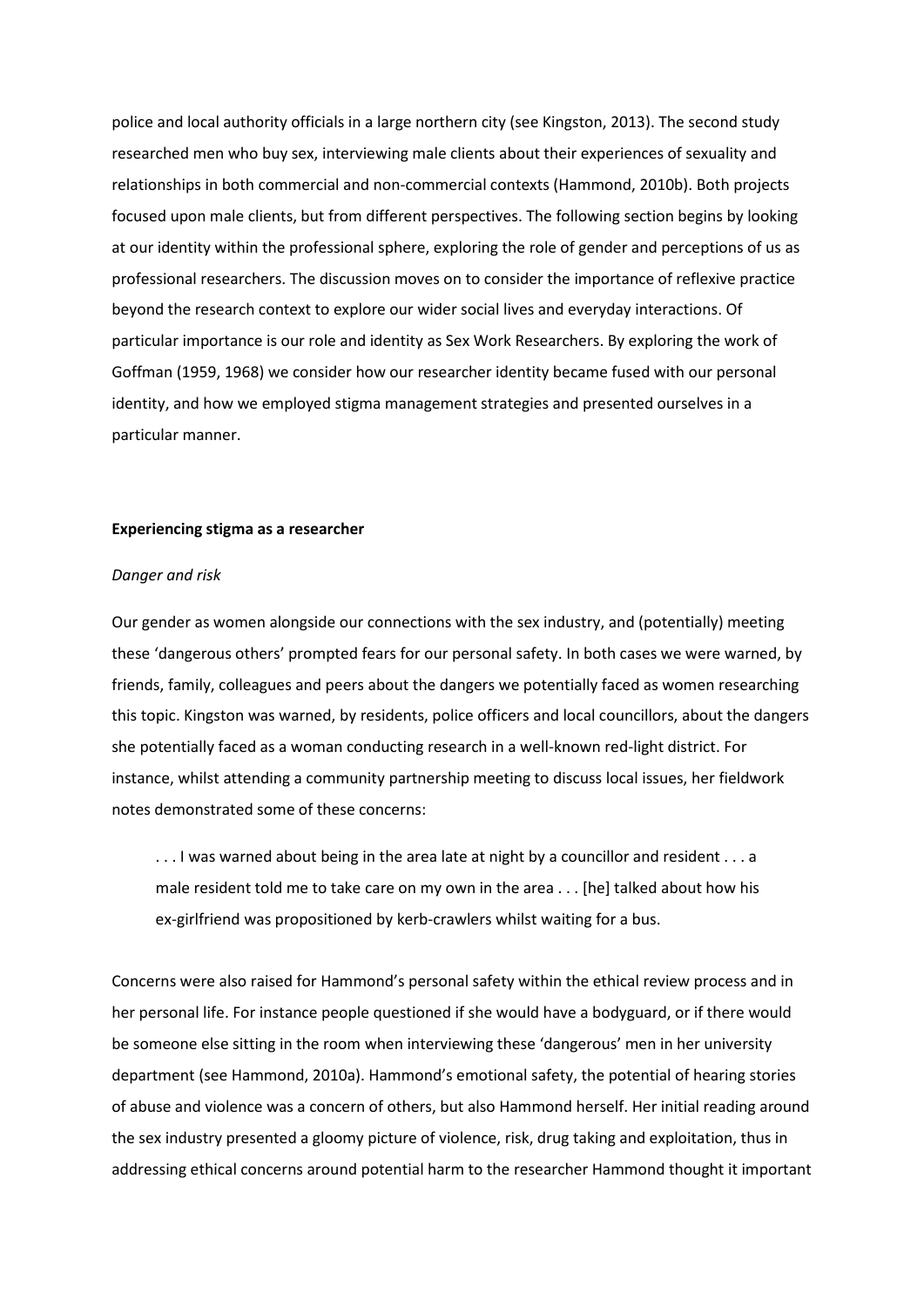to take measures to be emotionally prepared for the worst. For example, Hammond thought that reading research into sexual violence and male violence against women may help her deal with uncomfortable and shocking narratives that both she and others assumed would arise.

Our experiences of being warned of the risks and dangers we faced as female researchers may be further understood through the work of Link and Phelan (2001). In line with dominant cultural beliefs, the male client label invites the undesirable characteristics of danger and violence: characteristics different from 'ordinary' men (Link and Phelan, 2001). Applying Schoepf's (2001) argument surrounding those with HIV and the way they are marked as different and then stigmatized, those associated with the sex industry are placed in a risk category, separated from other identities and only categorized through their stigmatized attribute and seen as a 'dangerous other'. Serial murderers of sex workers in the UK such as the Yorkshire Ripper, Ipswich Ripper and Crossbow Cannibal inflated concerns that male clients are potentially violent, dangerous man (Kingston, 2010; Kinnell, 2008; Sanders and Campbell, 2009). These events have led to stereotypes and myths about the danger and risk male clients pose to street sex workers and women more generally, and were identified in Kingston's (2013) research when community groups discussed the dangers sex workers experience when working in the sex industry. Although research has highlighted the violence and dangers associated with sex work, and street sex workers are at a greater risk of violence (Kinnell, 2008) women are more likely to be attacked or killed by the (ordinary) men they know (Brittan, 2011; Zaplin, 2008). Although real events, the high profile murders of sex workers in the UK have exaggerated the dangers clients may pose. The 'deviant' male client is portrayed as predator who needs to be guarded against, external to the community of 'normal' men – an outsider who is untrustworthy and dangerous' (Cowburn and Dominelli, 2001: 401). A man who buys sex is thus seen as 'a blemished person, ritually polluted, to be avoided, especially in public places' (Goffman, 1968: ii). This was projected onto us as female researchers and our research became stigmatized, separated into a distinct category labelled dangerous and risky.

Gaining ethical approval in this context can therefore be fraught with challenges as cultural anxieties about sex may disadvantage research projects in this area. Those who make decisions about whether a project will be awarded ethical approval do not live in a vacuum and are equally influenced by the culture that stigmatizes sex work research. These issues arose in Irvine's (2012) study where researchers identified how sometimes Institutional Review Boards (IRBs) viewed projects which explored sexuality as too risky because they considered the researcher to be vulnerable. For example, a female sociologist identified how the IRB approval for her study of people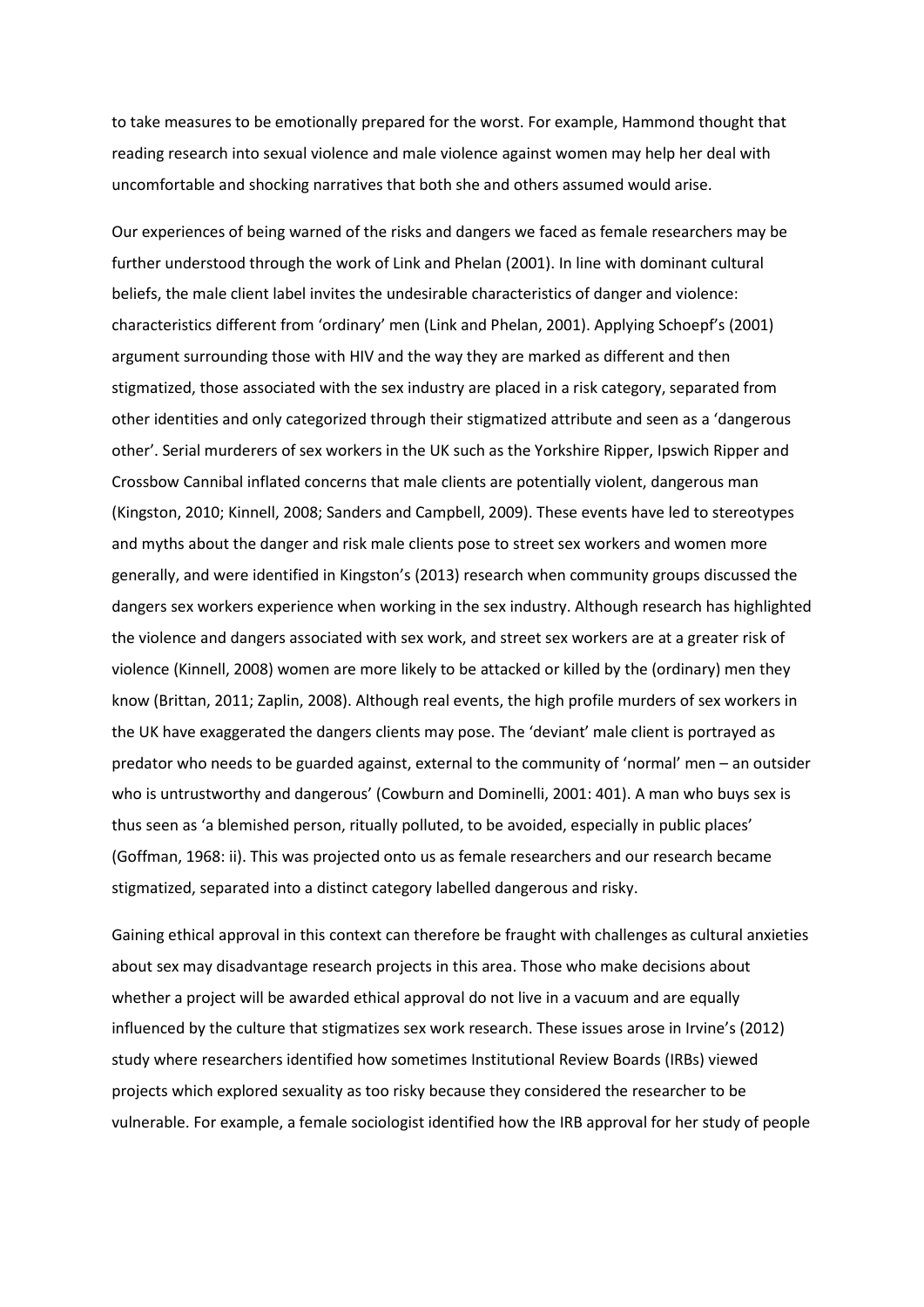who self-identify as 'kinky', stated that she was not permitted to attend a respondent's home because it would not be safe.

Irvine reflected upon the decisions often made by Institutional Review Boards (IRBs), which she argues 'play a significant but largely unnoticed role in the marginalization of sexuality research' (2012: 29). As she explains, those research projects that are accepted and institutionally recognized are merely the tip of the iceberg of suppressed research plans. Irvine argued that 'Sexuality has been a ''special case'' . . . falling among a few topics automatically deemed ''sensitive'' and therefore generally subject to enhanced scrutiny in IRB deliberations. Consequently, IRBs operate as bureaucracies of sexuality simultaneously constraining sexual knowledge while reinforcing sexual stigma' (2012: 29). Irvine's research highlighted that IRB practices, according to the researchers she spoke with, had either slowed down or discouraged their research. As a result, some researchers stated that they gave up attempting to conduct research on sexualities. Neither author of this article experienced such significant constraints however, as Hammond's experiences revealed, in preparing for and addressing the concerns of her University Ethical Review Board, those who pay for sex were constructed by the Board as 'needing to be protected from', and also, as 'in need of protection' due to their stigmatized identity.

#### *The researchers' sexuality*

The sexualization and threat to the female researcher are documented in the literature (Lee, 1997; Pini, 2005). Moreno's (1995) account of being raped in the field starkly highlights the vulnerabilities women face. Huff (1997), however calls attention towards the possible sexualization of the researcher in a more subtle manner. In her research with adults with severe mental health disabilities she experienced 'attention [which] consisted of unwanted romantic overtures, such as touching, hugging, poking and comments such as ''hey hot lips''', in addition to receiving gifts (1997: 117). In the context of sex work, Grenz (2005), at the beginning of her research into male clients recalls significant sexualization from potential participants. She received requests including to be allowed to masturbate, for her to wear a short skirt and for men to expose their penises to her.

As female researchers researching the topic of sex work, our gender was also a factor in how some male participants responded to us. Kingston found her identity as a female sex work researcher may have labelled her as 'different' as sexually liberal, compared to other women not associated with the sex industry but 'similar' to those involved in selling sex. These assumptions were then transformed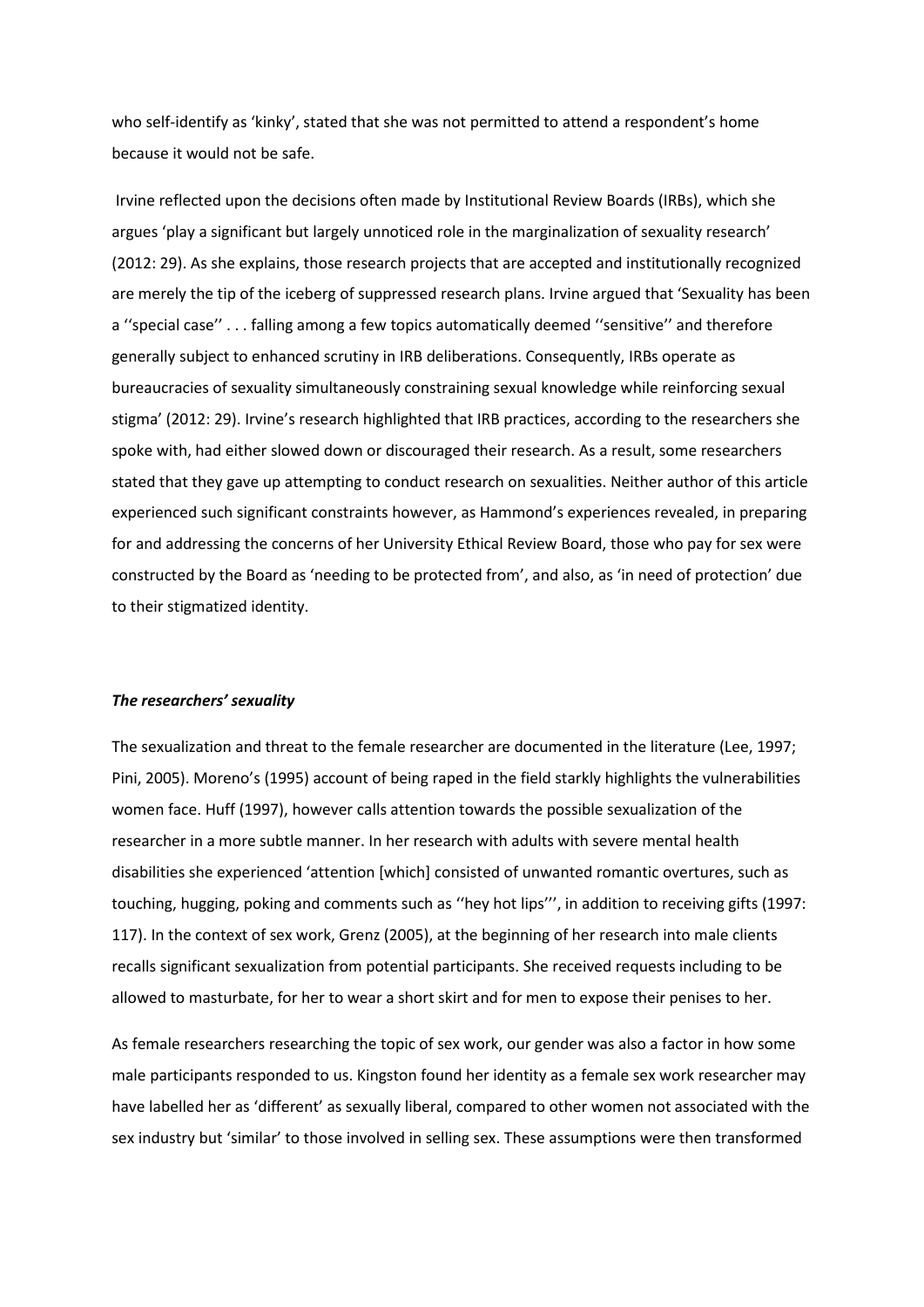'into normative expectations . . . making certain assumptions as to what the individual before us ought to be' (Goffman, 1968: 12).

During Kingston's research, a male senior police officer sent her a sexually explicit message offering her casual sex following an interview:

Yeah was cool to meet one so chilled and open minded – don't let the gay thing put u off if you fancy a bit of casual sex (just don't tell the bf!) Defo give me a shout though I'll settle for coffee x.

Sanchez Taylor and O'Connell Davidson argue that the stigma attached to a sexual practice that is popularly regarded as deviant can extend to those who conduct such research (2010: 50). Because of Kingston's engagement with sex work research, the assumption that sex workers always consent to sex, have sex with strangers and with many partners became transposed onto her (Miller and Schwartz, 1995; Pheterson, 1993; Sullivan, 1995). It appeared that 'the problems faced by stigmatized persons spread out in waves' and as sex workers are assumed to be always sexually available, as was Kingston, they experience stigma by association (Goffman, 1968: 43).

Zurbriggen's (2002) work on relationships and sexuality led to her being propositioned which suggests 'participants might assume that because the researcher is studying sexuality she must be sexually interested or available (2002: 262). Zurbriggen (2002) notes these experiences of sexualization have been discussed by other researchers in terms of sexual harassment as Huff (1997) reveals, or as a misinterpretation of female friendliness and sexual interest by male participants. Such encounters also happen to male researchers. Baum recalls the confusion some female participants displayed about the nature of their relationship: 'When she began to suggest that I should spend the night in her compound . . . similar confusions developed with women informants . . . who seemed to hope my interests were not purely academic' (2008: 160). The cultural context in which research operates is central and both Baum (2008) and Rubenstein (2004) discuss the communities, in which they undertook anthropological work, having significant concerns about them finding a wife from within the communities they studied. Rubenstein recalls being persistently asked why he did not marry a local female; which he found disturbing as most of the local females were under 16. As Walby explains, despite a researchers' intention to be seen as a professional researcher, the participants may not view you in this regard:

As much as the researcher positions as a sociologist, the respondent may position the researcher as a sex object. My body as a researcher . . . is part of this milieu of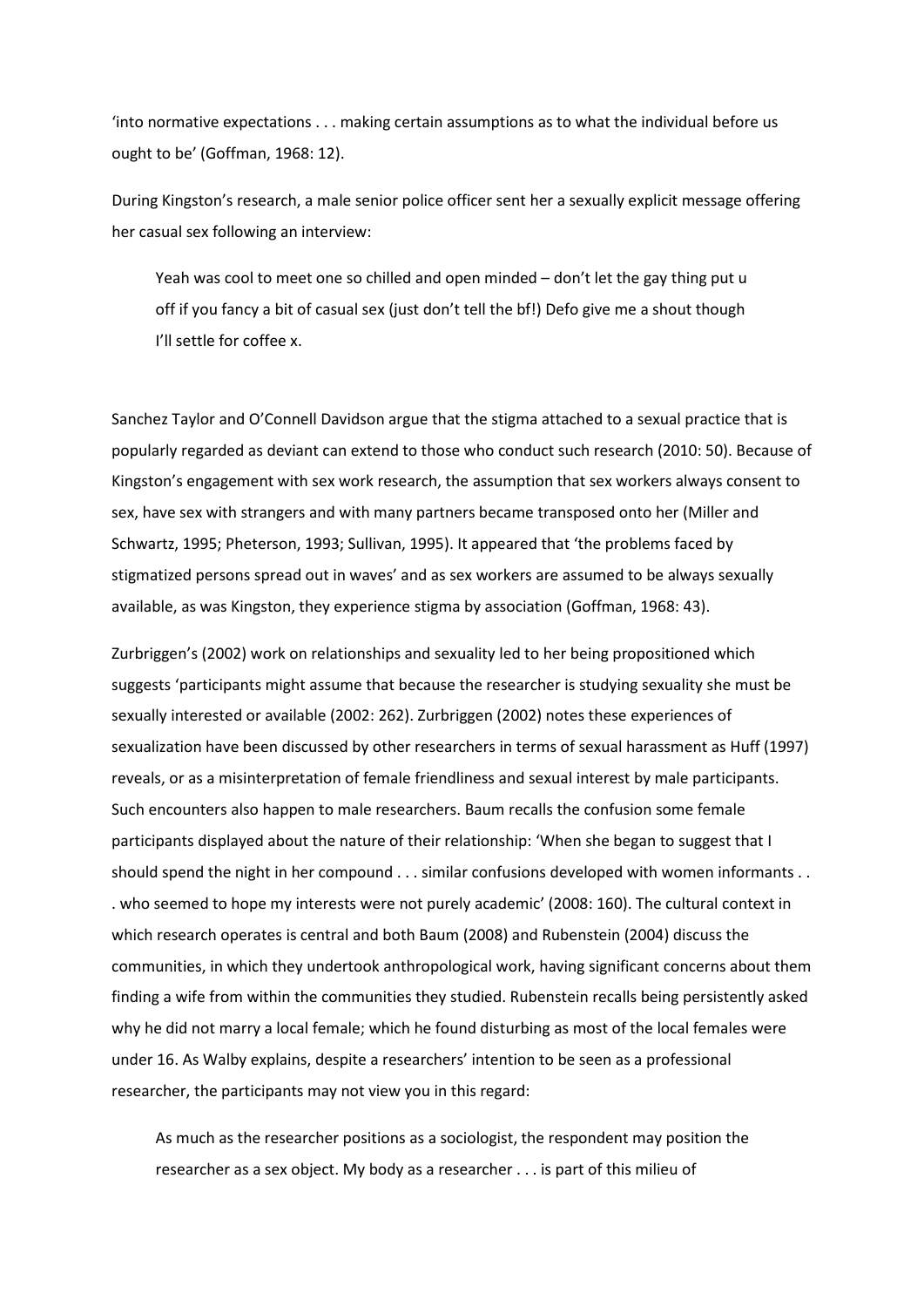sexualisation . . . Gestures interpreted as non-sexual may be taken in another direction. For instance, I purposefully wore business attire for the interviews . . . the intention was to seem professional and asexual, my appearance could have been interpreted otherwise. (2010: 650)

For Hammond, the potential of receiving unwanted sexual attention was a key concern for her, the university and for those in her personal life (see Hammond, 2010a). The ethical procedures she laid out to protect herself, as the researcher, from harm included downplaying feminine characteristics by dressing plainly and formally with no makeup and if necessary, she was prepared to make herself sexually unavailable (see Huff, 1997). Despite these risk aversion strategies Hammond did not have to deflect any unwanted sexual attention. This reveals Hammond's own anxieties and how she herself also drew on dominant stereotypes about male clients and those associated with the sex industry, but perhaps more critically than those around her, because for her, these men were not that dangerous that she could not be in the same room with them alone (see Hammond, 2010a).

Even though Hammond was not propositioned, assumptions were made about her sexual attitude and past, signifying an associated whore stigma (Pheterson, 1993). An email dialogue after fieldwork from a participant is revealing:

I have a question but I am not quite sure if I should ask it? . . . I was wondering if you have worked in the sex industry?

Other participants were intrigued about Hammond's motivations for researching the sex industry, frequently asking at the end of interviews why she had chosen such a topic: perhaps a less explicit method of evaluating if she had previously been involved in selling sex? Reavey's work on child sexual abuse, presented similar questions 'why research such a depressing topic – what's in it for you? (1997: 553). Assumptions were made about potential skeletons in her closet; she recalls a phone call where it was inferred that she herself had been abused and that is why she was researching this (Reavey, 1997). The motivations for selling and buying sex are one of the most widely researched topics surrounding sexual commerce. In parallel, Hammond's motivation as a researcher entering this topic was also questioned; why would she as an (assumed) honourable woman choose to research the dishonourable and unworthy (Pheterson, 1993)? Why would anyone (researcher/ male client/sex worker) choose to be associated with such an undesirable industry?

Male researchers have similarly identified assumptions and expectations made about them as men researching sex and sexuality. Assumptions made about the interests of male researchers in their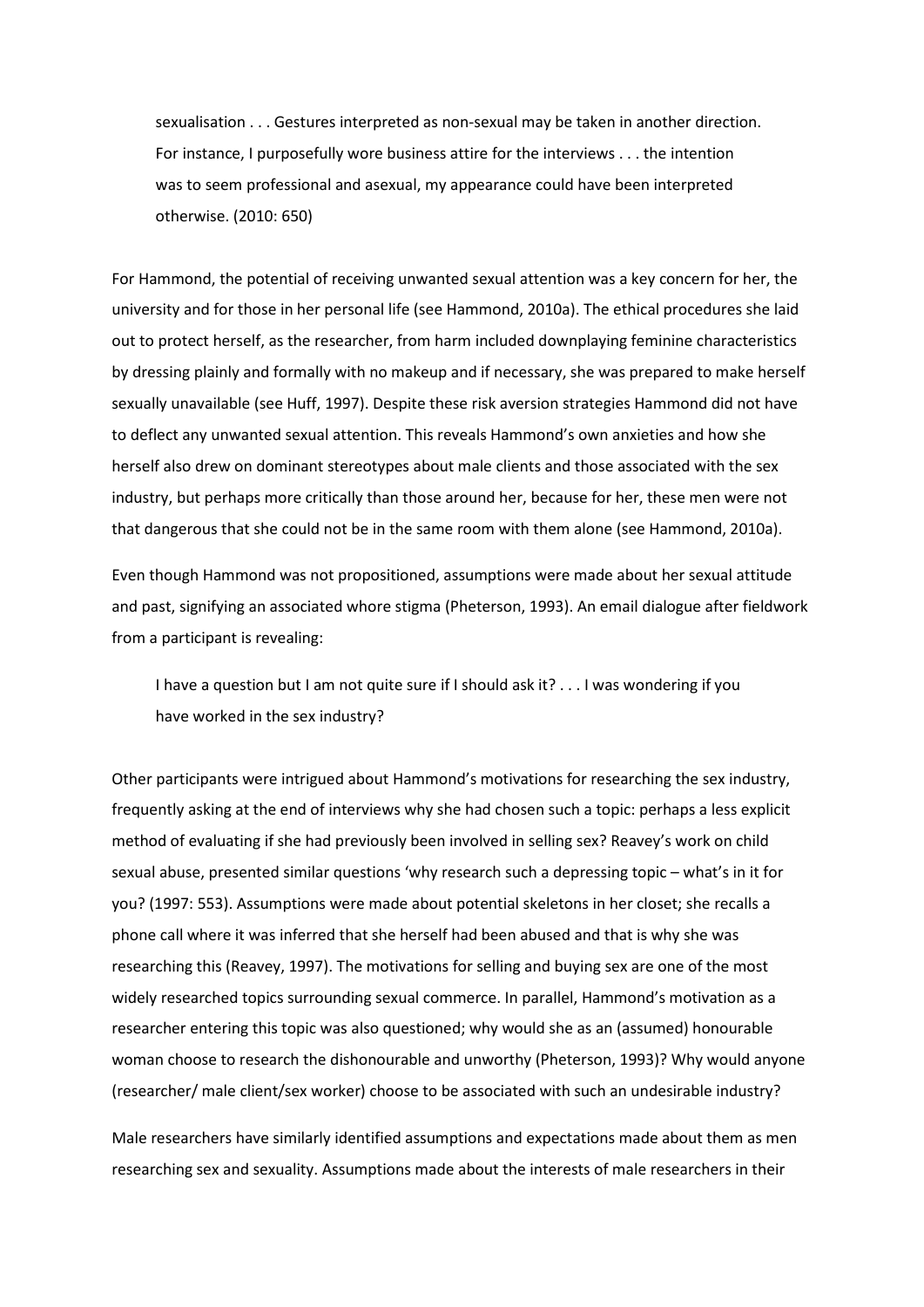topic, or perversions that they may have (which were considered to have ultimately led them to research their topic) have been highlighted somewhat, although further discussions in this area are needed. For instance, Angelides (1998) identified how whilst undertaking his research into paedophilia he was contacted by a private investigator who was working with Queensland Australia's law enforcement body. When Angelides questioned why he had been contacted, the investigator explained that he should not worry as the investigation was 'not interested in the activities of an individual paedophile', instead they were pursuing those 'involved in ''organised'' paedophile activities', implying that he, as a lone paedophile was not under investigation. Kirby and Corzine (1981) also revealed similar levels of stigma. Whilst working as a student researcher on a study around homosexuality, one of the authors also undertook part-time work at a local mental health hospital. When he was spotted by a fellow employee leaving a gay bar this resulted in suspicion and discrimination. He was denied requests to take male patients on community visits and private therapy sessions were continuously interrupted; staff had cast him in the stereotypical role of a 'predatory homosexual intent on seducing the hospital's young male patients' (1981: 7).

## *Fear and scepticism*

We both encountered participants and or gatekeepers who appeared concerned about our research, fearful of the impact it may have upon themselves and the area where they lived or worked. Stigmatization and desire for anonymity have been a key concern for potential participants; Plumridge et al. (1997) for example stated that the majority of their participants, men who paid for sex, declared they had never told anyone about their activities before. The stigma female sex workers face is well documented, making obvious the reasons why participation in sex work research may not be an attractive proposition (see Sanders, 2005; Scrambler, 2007).

Hammond negotiated this by offering MSN instant messenger interviews, which participants felt would protect their identity more than face to face or telephone interviews. These potential participants were fearful of the negative consequences of being associated with the sex industry, while these men may be discreditable because of their involvement in paid-for sex, this may be unknown to the wider world or not instantly perceivable. Therefore, in order to take part in the research they had to strategically offer the information of this 'undisclosed discreditable information' (Goffman, 1968: 58). As Goffman argues, not all social situations are the same and MSN online interviews allowed participants to 'pass' by managing the disclosure of discreditable information whilst still 'covering' and keeping the stigma from looming large.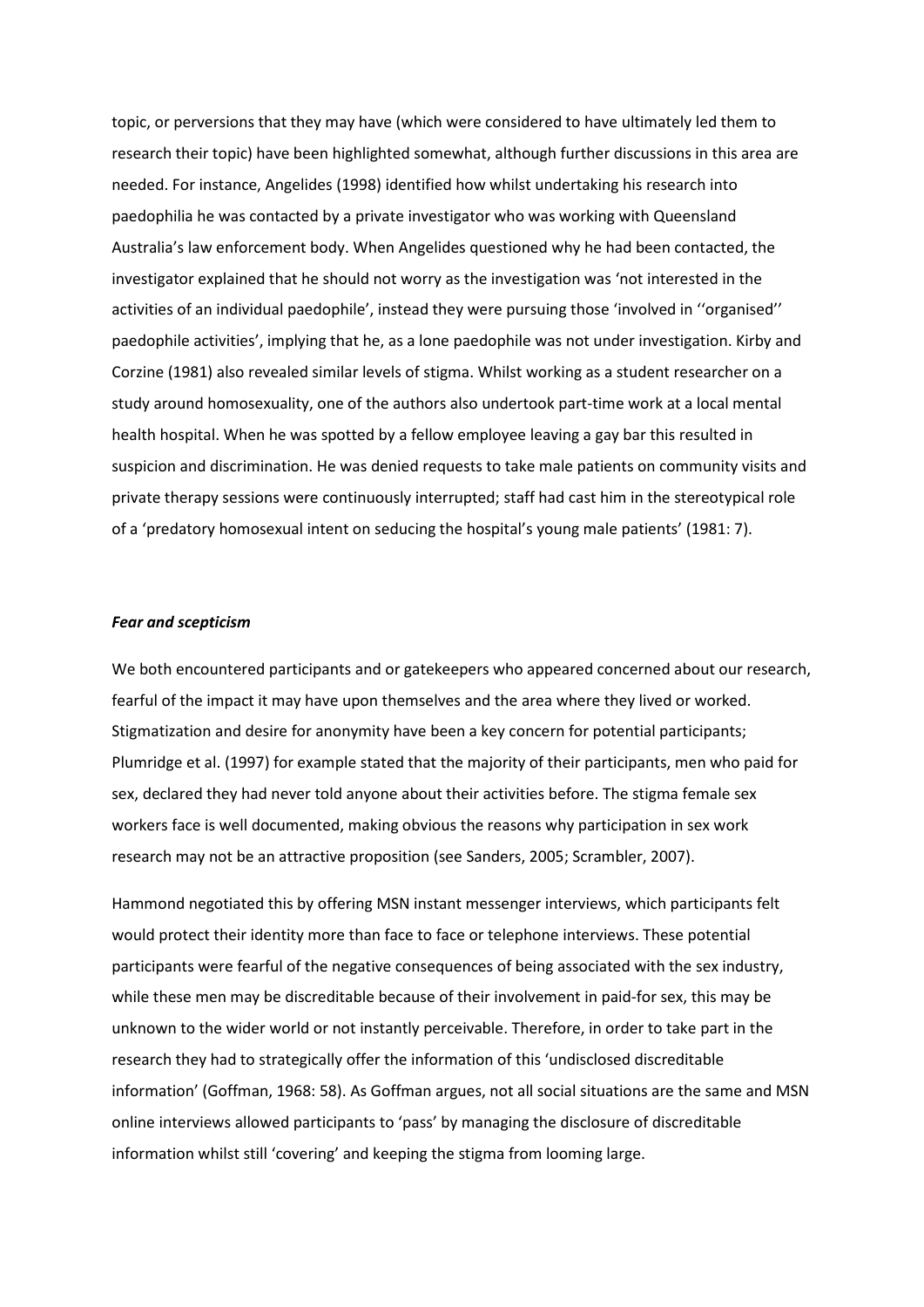Kingston found that her participants were concerned about her presence in one area and some declined from the research at later stages. For them, there was a fear of being associated with prostitution; people did not want prostitution to be associated with their neighbourhood, they were sceptical of her presence and the attention she might have brought to their area (Kingston, 2013). It was clear they were aware that the stigma associated with prostitution may be linked to themselves, their homes and their families. As Link and Phelan (2001) explain, these residents drew on dominant cultural beliefs about prostitution being associated with dirt, danger and immorality, fearing they themselves would become labelled with similar undesirable characteristics, labels that could be troublesome to remove. Residents did not want to 'live within the world of one's stigmatized connexion' (Goffman, 1968: 43).

Kingston found accessing some participants through her gatekeepers problematic. Unlike Hammond who received full support, authenticity and endorsement from her gatekeeper (Hammond, 2010b), Kingston found that gatekeepers to particular members of community groups, strung her along and attempted to deter her from speaking to members of a community centre group. The gatekeepers felt that it was inappropriate to talk about prostitution at one community centre because there were children present and the centre has religious connections, despite its members' desire for Kingston to continue attending the sessions they frequented. Local councillors also attempted to put her 'off the scent' by telling her that the problem of prostitution was no longer an issue in one area of a city. Yet, immediately after a community meeting where this comment was made, a resident approached her to tell her that this was untrue, and that the problem was still very much an issue for local residents. This male participant believed that the local council were concerned that Kingston's presence and research may raise people's awareness that the area of the city was known for street prostitution.

It was apparent that because there were concerns that the stigma associated with prostitution may spread, participants attempted to avoid or terminate any involvement in Kingston's research (Goffman, 1968). In doing so they were engaging in what have been defined as 'stigma management strategies' in order to reduce or eliminate being associated with stigmatized groups. In particular, concerns that the stigma Goffman describes as blemishes to a person's moral character may be transposed onto them was challenged through avoidance behaviour. As sex workers and their clients do not conform to social norms surrounding sexuality, their transgression of the moral boundaries leads them to be considered as deviant, (Duncan, 1996); residents did not want themselves or the area they lived in to be associated with such immorality.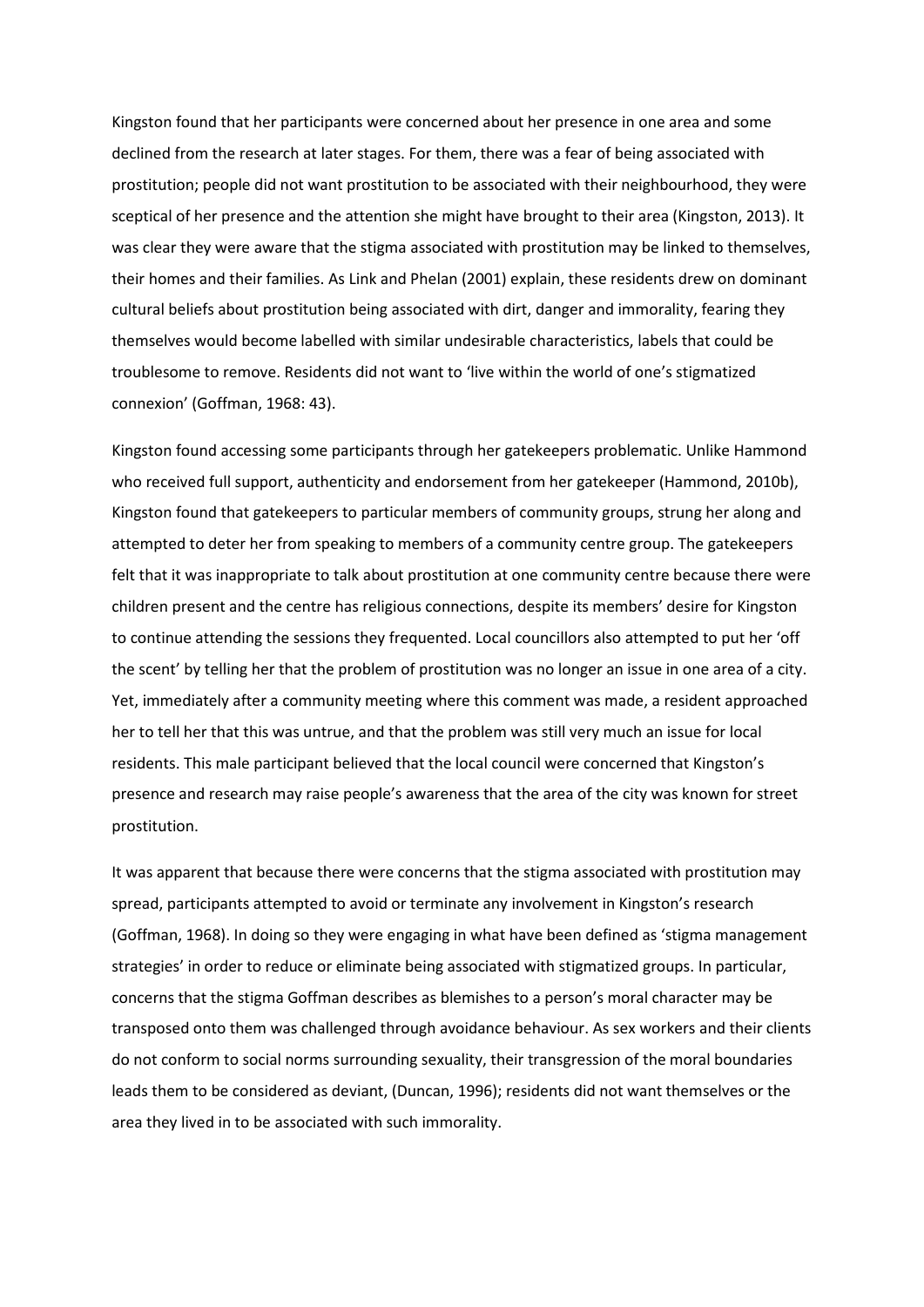Given the likelihood of experiencing stigma outside of academia, as we have suggested, we believe reflexive practice should extend beyond the research encounter and consider the interaction between the research context and the researcher's wider everyday life, for research is never undertaken in a vacuum, thus everyday experiences can lead to a greater understanding of the society in which research is located. For example, Plummer's (1995) notion of sexual stories, in which the researcher is part of the process of constructing the story and thus becomes part of the process of constructing sexual knowledge, suggests that the story produced is interwoven within life stories, resulting in 'personal narratives that are socially embedded in the daily practices of everyday life' (1995: 15).

# *An unworthy job*

Those whose research explores sexuality often report marginalization and discrimination from those within and outside academia (Attwood, 2010; Israel, 2002). Mattley's study into the commercialization of emotions using phone sex workers found her funding application denied and one reviewer stated 'there must be another occupation to study . . . Was it chosen simply because it was titillating?' (1997: 104). More recently Sanders suggests she met similar hurdles and begins her book about research with male clients by claiming the topic had 'no time to wait for funding or be trampled down by the prudery of the academy or inflated concerns about ethics' (2008: vii). The fact that sex work research may not be taken seriously within and beyond academia suggests there is something fundamental about sex work research itself, which leads it to be seen as an unworthy topic for academic scholarship.

The feeling that some people who were not directly involved in our research field, either as a participant, peer or colleague, viewed our topic and our jobs as researchers as a 'joke' and 'unworthy' of academic research was an experience we both had outside of the data collection context. Some people disbelieved that we studied prostitution, and were so shocked by our declaration that they initially seemed stunned, asking us to repeat the statement or questioning whether we were telling the truth. We witnessed and became the focus of laughter, jokes and ridicule, with many people finding it 'funny' that we, as women were studying prostitution.

Emotional labour in the research process has been well documented as mentioned earlier (see Hammond, 2010a; Melrose, 2002; Sanders, 2006, 2008) but for us, instead of participants' responses providing the challenge it was the response of others outside of the research context that had to be managed (Braun, 1999; Israel, 2002). Mattley reveals the emotional labour required to address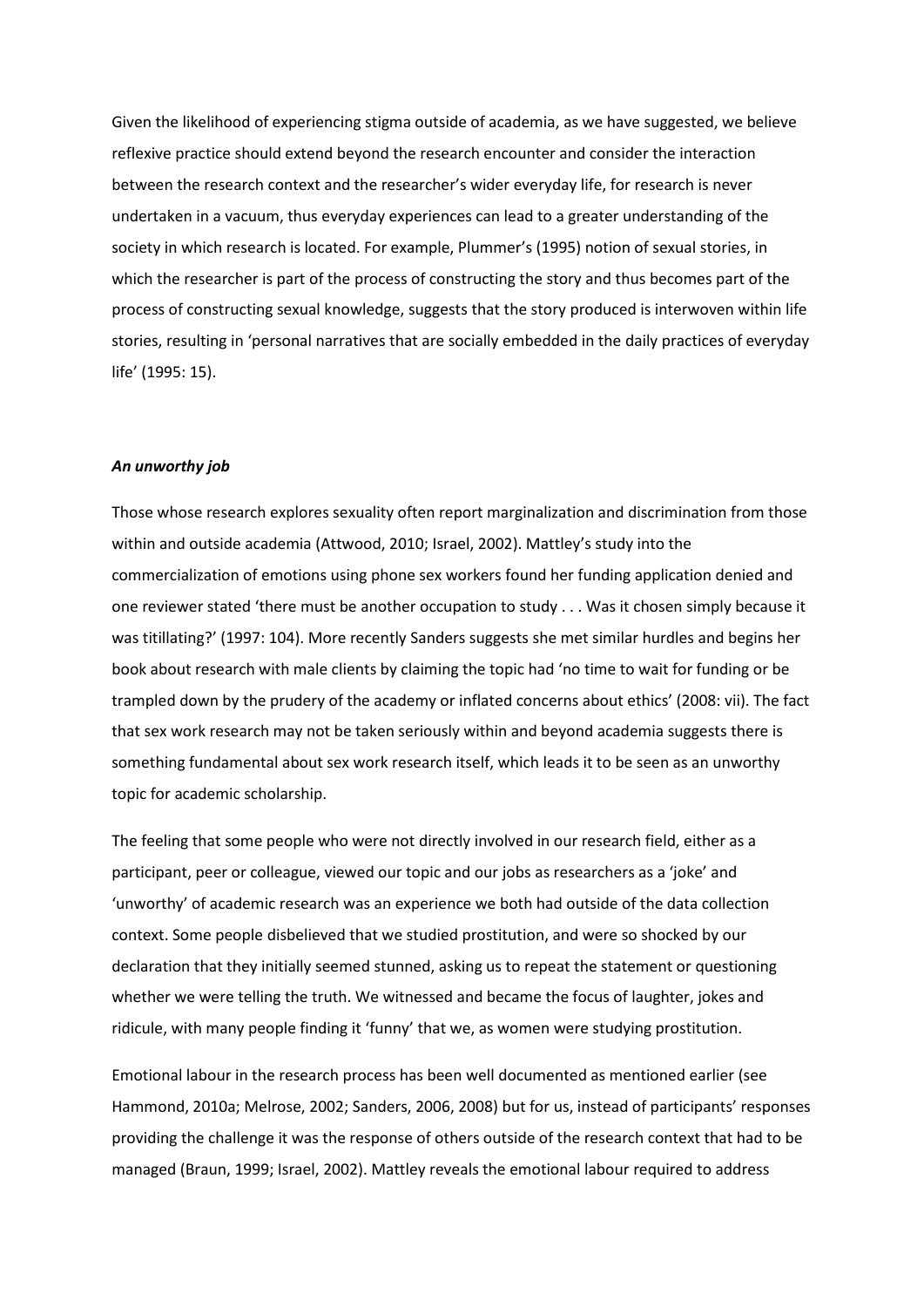others' reactions in terms of secrecy and the constant justification that sexuality research may involve:

I'm not sure if they are really fascinated by the idea of doing something weird or forbidden or what . . . I resolve not to talk to anyone else about this research. Other people's reactions make me uncomfortable and I need to focus on the research itself, not explaining myself and why I'm not a voyeur to everyone!! (Mattley, 1997: 109)

Hammond recalls a similar uncomfortable event at which several people who knew about her work informed others that she was 'doing a PhD on prostitution' with the 'humorous' undertone that she herself was a sex worker and would be involved in selling sex. There was a diminishing of her academic identity and the serious nature of her work, as Mattley (1997) also experienced. Kingston also often found her friends would inform people they met that she was undertaking a PhD into prostitution because they enjoyed observing their shocked and sometimes horrified reactions.

Similarly, from her experience of researching female strippers, Israel found being introduced as 'This is Tania – she has a degree in sex' disconcerting and as if her association with sexuality research overshadowed all other aspects of her life (2002: 257). Israel felt unable to choose whether or not her identity as a sex worker researcher was revealed, as others often displayed it for her. Her participants also identified how they too were mindful of whom they told they worked as a stripper. Likewise Hammond discovered that her male participants had similar issues about to whom to reveal their involvement in paid-for sex and we experienced similar dilemmas about revealing our sex work research identity. Just as paying for sex lies outside of the boundaries of acceptable sexual behaviour and moral conduct and selling sex is seen as a dishonourable way to earn a living, research into such a topic is also held in less regard. We often also found ourselves being cast into 'one camp or another', in that the polarized positions towards prostitution of radical and liberal feminism became acted out in our everyday lives. This argument 'constructs sex work as either exploitive or liberating and, sex workers as coerced victims or empowered whores' (Wahab, 2002: 265; see also Weitzer, 2009). It was often assumed that we must have a political or theoretical motivation for studying prostitution and many people that we met would often engage in debates about the place for prostitution in society. For some people, their views echoed a radical feminist position that prostitution was the 'absolute embodiment of patriarchal privilege' (Kesler, 2002: 219), and should thus be eradicated, whilst for others prostitution was deemed an acceptable form of work and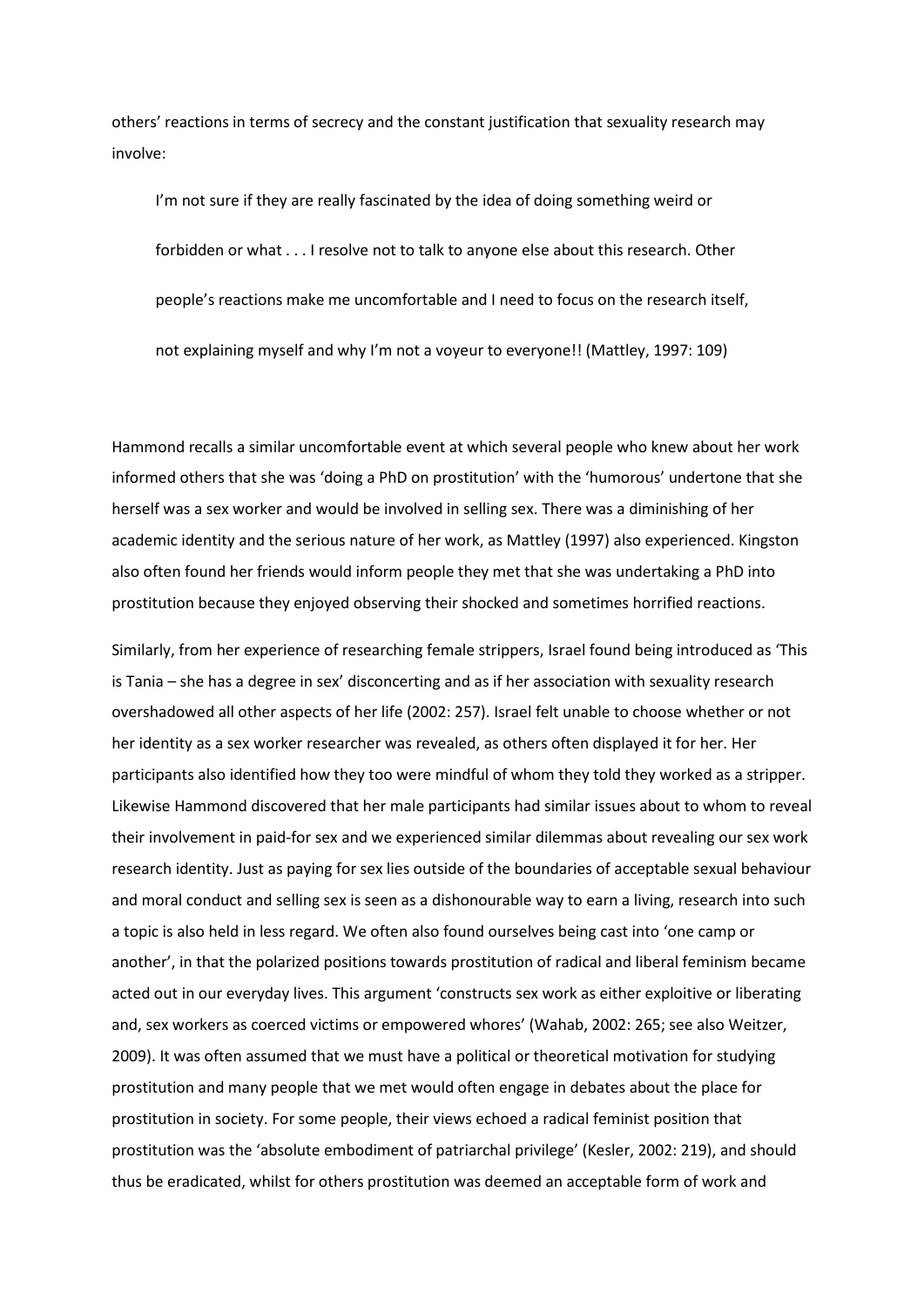should be regulated (Weitzer, 2005). Often these debates would involve people labelling prostitution or those involved as 'dirty', 'diseased', 'shameful' or 'dangerous. In this sense, some believed our research to be unworthy because prostitution should not exist to be researched.

We did not experience extreme hostility or abuse as sex workers and those assumed to be sex workers may (see Sharpe, 2000) and it is important to take note of Israel's point 'Although the level of stigma I experienced was far less than that of the dancers experienced, I none the less could empathize with the experience of information being shared without my consent' (2002: 257). Researchers can go home and 'the stigma for the academic is however, far less severe because conducting research on sexuality is considered more legitimate than participating in the experiences that we study' (Israel, 2002: 256). We found that when we 'went home' and although our position as a researcher is considered more legitimate, we still experienced stigma because of our associations with prostitution. Although we went home, researchers rarely do a 9am–5pm working day, and often our work is taken home. As with 'the loyal spouse of a mental patient, the daughter of an excon, the parent of the cripple, the friend of the blind, the family of the hangman' we were 'obliged to share some of the discredit of the stigmatized person to whom they are related' (Goffman, 1968: 30). Therefore, stigma management strategies may need to extend beyond the boundaries of 'home life', as the boundaries between it and 'working life' are often blurred.

#### **Managing the spoiled identity**

Although we did not share the same social position as sex workers or their clients we similarly felt the need to employ strategies to cope with our role as sex work researcher and the reactions of people to us. As Sanders's research with female sex workers showed, they often employed strategies to keep their work a secret. For her participants 'secrecy is crucial because sex workers fear disapproval, rejection and shame' (Sanders, 2005: 116). Male clients also attempt to keep their behaviour hidden and have been reluctant to engage in research through fear of embarrassment and the potential negative impact on their personal relationships (Brooks- Gordon and Gelsthorpe, 2003; Earle and Sharp, 2008; Faugier and Sargeant, 1997; Klein, et al., 2008; Sanders, 2008). Similarly, we also in some way sought to keep our research a secret.

To manage this 'spoiled identity', we chose to manage knowledge about our sex work researcher identity balancing the level of information we gave about our research topics in different contexts (Goffman, 1968). We followed many of Goffman's (1968) techniques to avoid being cast as different to other researchers. We employed stigma management strategies of withdrawal, withdrawing from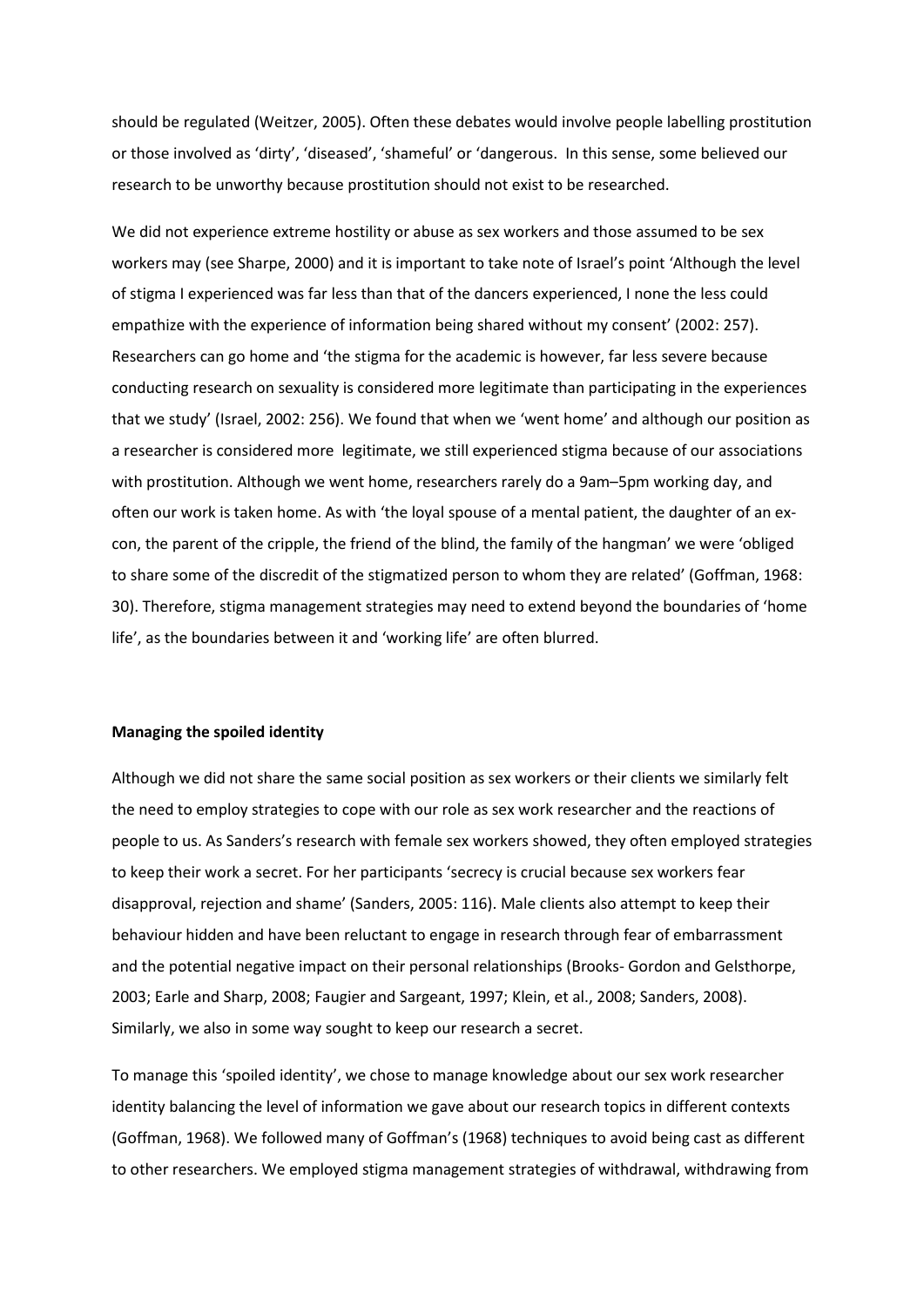any discussions on our research topic and on occasions, going even further to conceal and deny our involvement in sex work research similar to Mattley's (1997) approach. The notion that anyone could, or would want to, research not just the sex industry, but to choose to speak to the men who pay for sex themselves in the case of Hammond's research, proved shocking for some. She had to assess the potential reaction of the people around her, their attitude towards sex, the sex industry and men who pay for sex, and their reaction to her before she chose to reveal her association with commercial sex. This was tiresome and hard work and often she avoided revealing that she was even involved in any research at all.

We both felt reluctant to identify or discuss the nature of our research with people we did not know, with Hammond telling people her work was about gender or relationships, or 'nothing interesting' and Kingston explaining that her research explored public attitudes. We concealed stigma symbols through not talking about the true nature of our research, presented the stigma symbol as a sign of another less stigmatized attribute by choosing not to disclose being a 'sex work researcher' and instead introduced our research as exploring gender or relationships. Our intention was to conceal information about our real social identity, a strategy Goffman defines as 'passing' (1968: 58). We also attempted to present ourselves in particular ways, intentionally and consciously controlling how we presented ourselves to others (Goffman, 1959). In particular, during discussions and debates about our research discipline, we often presented ourselves as uninterested in the topic of discussion. In this way, we mounted a performance to project ourselves in a particular manner, managing and negotiating 'the presentation of the self' (Goffman, 1959).

Not all encounters necessitated such practices. We split the world into those who knew nothing and those who knew all; supervision was one of many backstage locations where there was no need to conceal the stigma (Goffman, 1968). In some cases other practices were needed. During interviews Hammond's association with the sex industry was known, so she did not have to manage this; both she and her participants shared this characteristic. By taking part in sex talk with many strangers, as a woman, taking control of such encounters, and being seen as an expert on sex/sex work by virtue of doing a PhD on the topic, Hammond thought other attributes associated with sex workers could have been ascribed to her and participants may have mistaken her for a sex worker, or behaved in a similar way as they would during paid-for sex encounters (Pheterson, 1993: 46). In parallel, she sought to minimize the way participants who have been constructed as perverts and sexually forward could react to her. By managing normal routines (Goffman, 1968) she performed a certain identity, that of a sexually uninspiring female, reducing her feminine characteristics by removing makeup and wearing a neutral outfit. Despite asking questions about sexuality she was trying to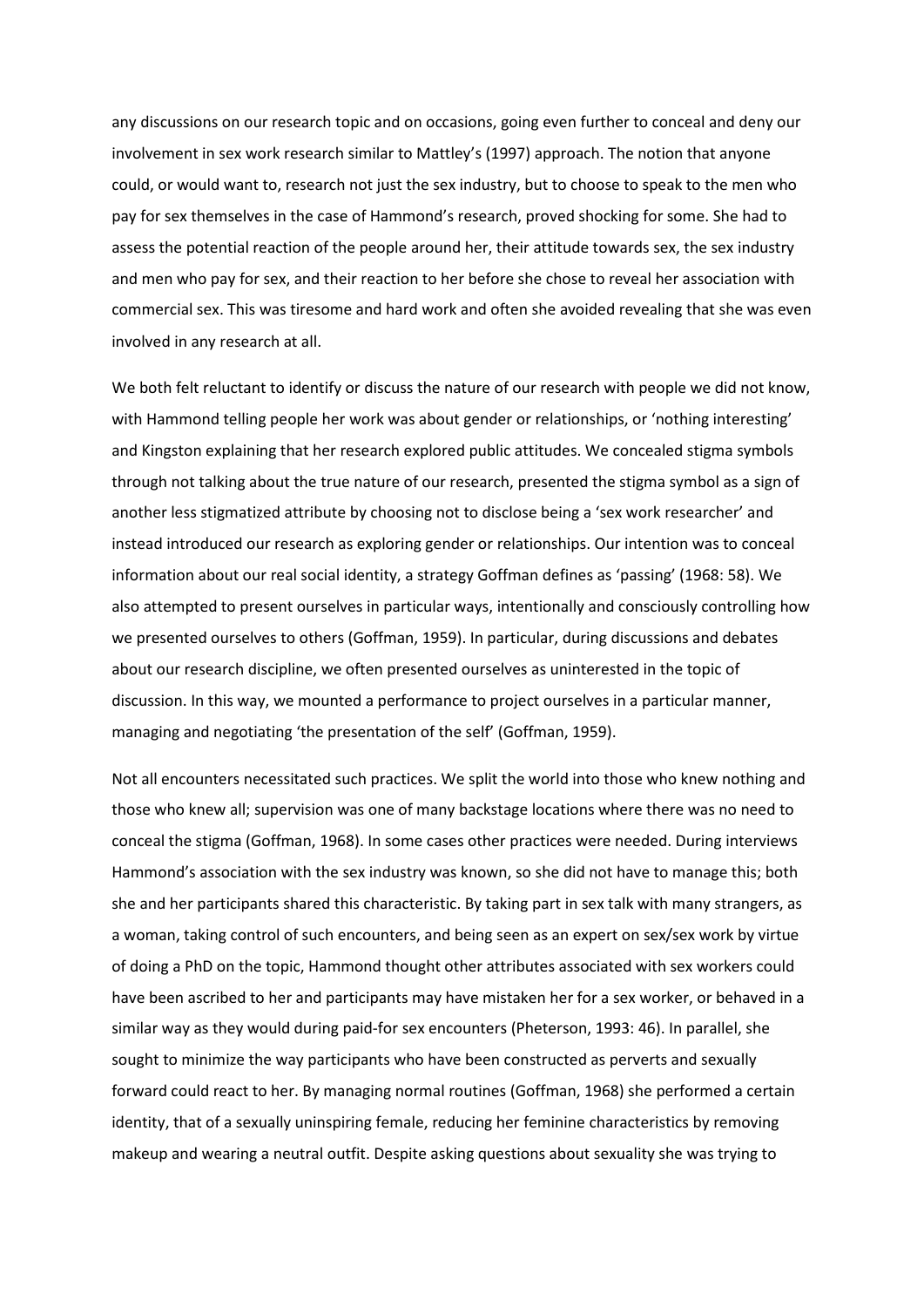minimize the potential that participants would find her sexually desirable and respond inappropriately. Hammond thought managing the embodied and visible nature of the stigmatized attributes – dishonourable, sexually available woman – would allow her to be seen as a professional researcher doing serious work. Similarly, Kingston chose to dress in a particular way, ensuring that she wore 'smart' clothing in order to distinguish herself as a professional researcher, especially when walking the streets in the area she conducted research.

## **Conclusion**

This article has explored how we as sex work researchers experienced stigma commonly associated with prostitution in both our professional lives as researchers and also in our private everyday lives. As Hammond (2010a) argues, it is only with a distance from the field that the space to reflect becomes available. It is the physical and emotional distance from the research that may enable a researcher to put things into perspective (Bernard, 1988). Our experiences of sex work research have highlighted a number of important issues for current and potential sex worker researchers. We have shown that reflexivity should be undertaken in both the traditional sense considering the researcher–researched relationship, and also more widely to include researchers' more immediate social and professional lives. Reflexive practice may reveal how some interactions with other people can be valuable for research as they can inform the researcher of the ways in which resistance and denial can take shape in everyday life. Reflecting on how people receive the topics and communities being researched can serve as a useful resource for connecting our experiences and for recognizing resistance to the topics under study in everyday life and academia (Reavey, 1997: 557).

The experience of stigma ran throughout both our experiences. Not only did we observe and face stigma in the research context, we similarly encountered stigma in our personal social lives. This is important as it reveals something crucial about sex work, (and perhaps other research on sexuality), that those who study this topic may face similar discrimination as sex workers and their clients. Our experiences of having the credibility and worthiness of our work about the sex industry challenged led us to empathize with the experiences of sex workers and their associates. As Goffman (1968) suggested, those who are closely connected with a stigmatized person or group often experience the same social stigma. Researching a stigmatized topic led to us being associated with the negative attributes and assumptions made about prostitution, albeit in a less discriminatory manner. By reflection upon our experience, we recognized and appreciated the reasons why sex workers and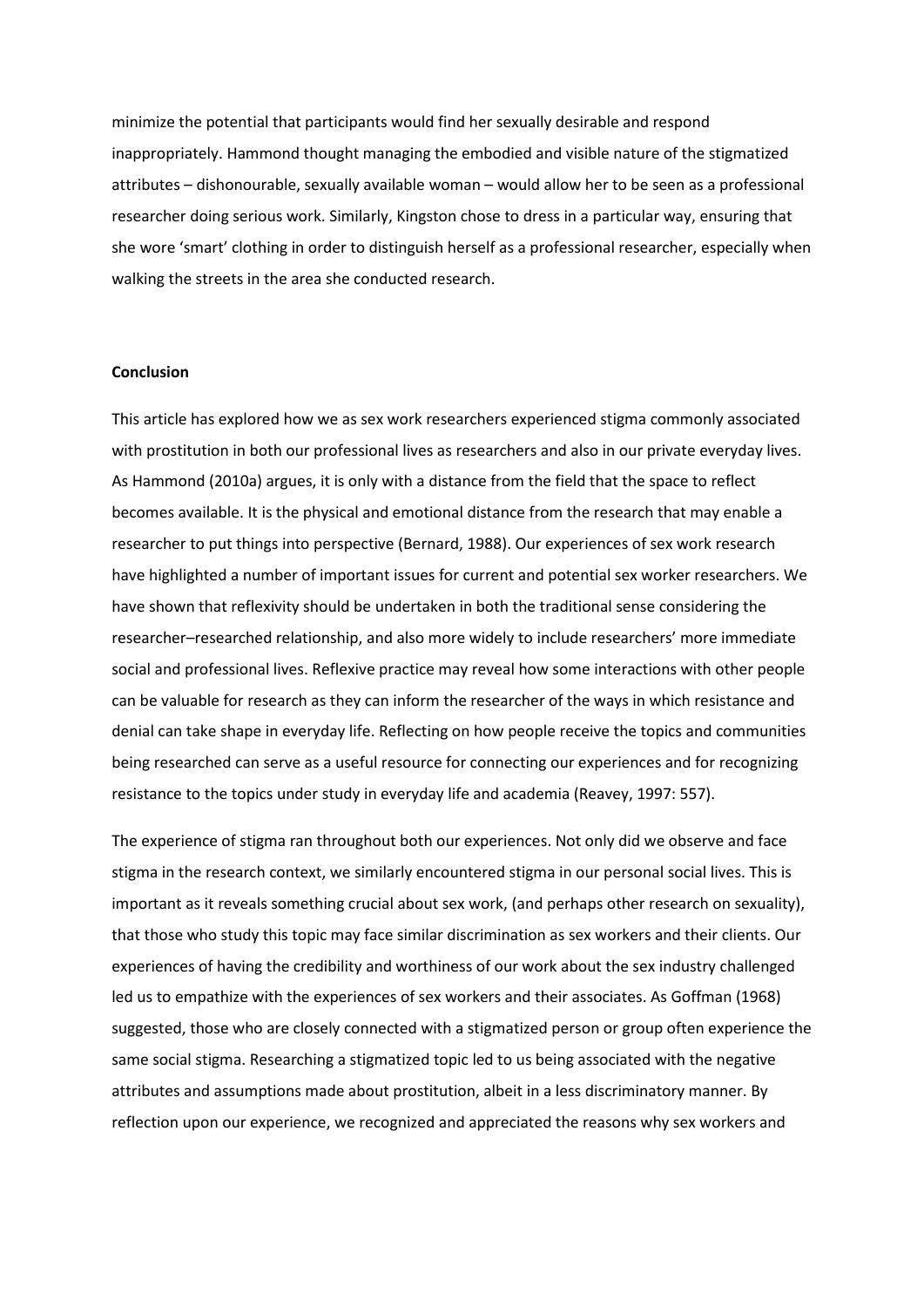their clients often employed coping strategies to keep their commercial sex and non-commercial lives distinct and separate.

Despite the stigma we feel we have faced, it has in no way deterred us from researching this area. We both continue to enjoy researching sex work and sexuality more broadly, and accept that sometimes people's reactions to us and our research are not always as we hope or expect. In our academic careers we somewhat continue to be the focus of jokes and scepticism. For instance, at meetings with academic colleagues Kingston has often been asked about her research and laughter about the topic of study frequently arises. As with one of Irvine's (2012) respondents, she too has been said to be 'obsessed with sex'. However, unlike researchers who took part in Irvine's (2012) study, we have not yet faced difficulties in terms of promotion or a move to other areas or institutions.

Despite these experiences, we fully recognize that these reactions are data in themselves and tell us a great deal about the social context in which we conduct our research. The experiences we have gained have led us to reflect upon the nature of the topic and helped us to understand the stigma often discussed in academic texts and identified by sex workers themselves.

We have highlighted the importance of Goffman's (1968) work to explain the means through which we attempted to manage our own 'spoiled identity'. With this in mind, we felt compelled to write this reflective account of our experiences in the hope that other researchers may become more aware of how the challenges of researching prostitution can be used as data, informing the research project and the researcher of the context in which their research topic is located. Research training, should therefore, encourage researchers, male and female, to consider both the research and much wider social and personal implications of research. Furthermore, this awareness may enlighten researchers to the value of data gathered from our non-research experiences as we continue to recognize our place in the social world.

# **Acknowledgements**

We would like to thank the three anonymous reviewers for their helpful comments. We would also like to thank Nick Frost and Rosie Campbell for taking the time to read and comment on this article whilst it was in progress.

#### Bibliography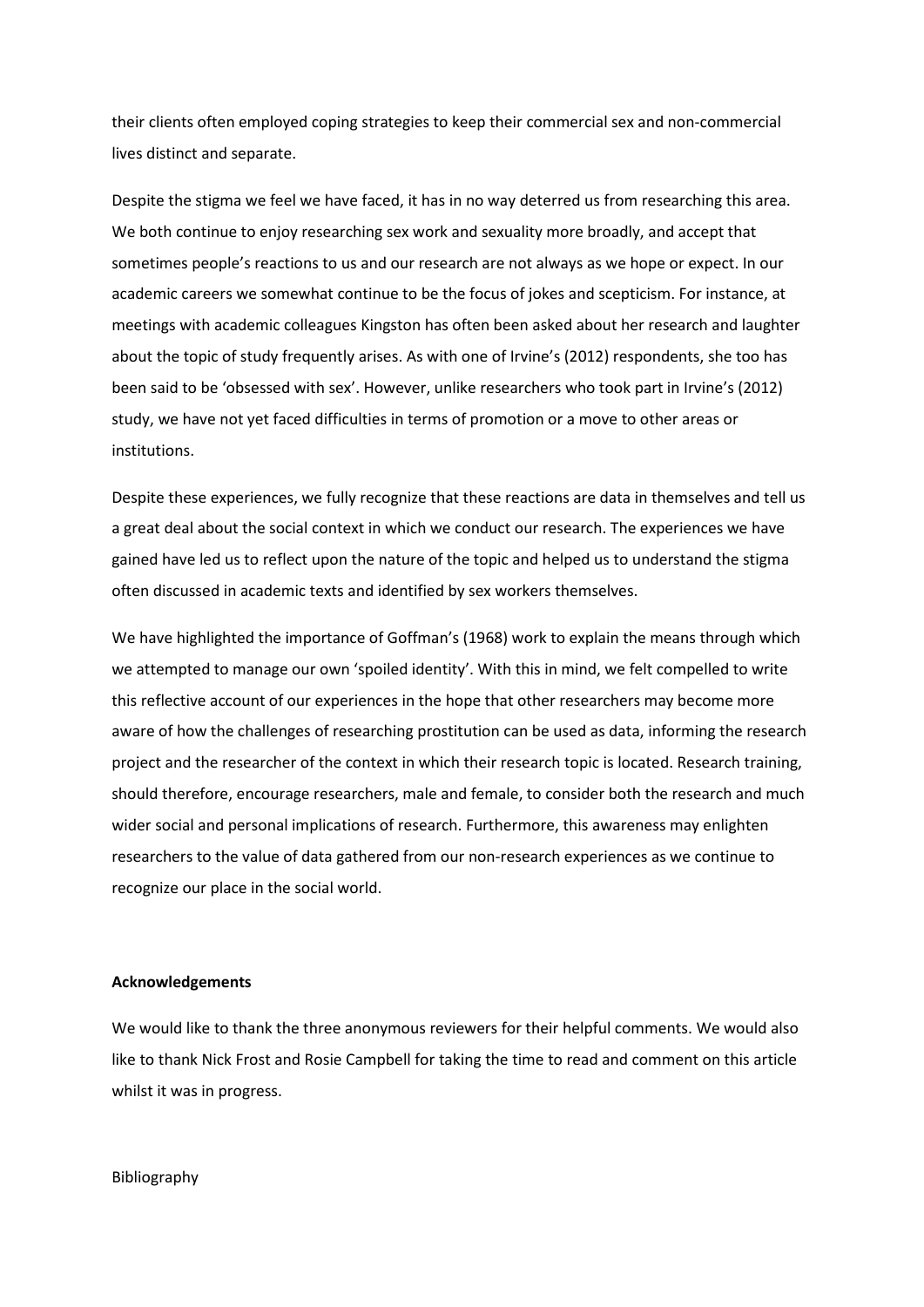Angelides S (1998) The Threat of Paedophilia, Reading Australia 1998, University of Adelaide, 13 November 1998.

Attwood F (2010) Dirty work: researching women and sexual representation. In Ryan-Flood R and Gill R (eds) Secrecy and Silence in the Research Process. London: Routledge, 177-187.

Baum R (2008) From a Boy Not Seeking a Wife to a Man Discussing Prophetic Women. A male fieldworker among Diola women in Senegal 1974-2005. Men and Masculinities 11(2): 154-163.

Bernard H R (1988) Research Methods in Cultural Anthropology. Newbury Park, CA: Sage.

Blaikie N (2000) Designing Social Research. Cambridge: Polity Press.

Blagden, N. And Pemberton, S. (2010) The Challenge in Conducting Qualitative Research with convicted Sex Offenders. The Howard Journal 49(3): 269-281.

Braun V (1999) Breaking a Taboo? Talking (and laughing) about the vagina. Feminism and Psychology 9(3): 367-372

Brittan D M (2011) The gender of Crime. New York: Rowman and Littlefield Publishers

Brooks-Gordon B and Gelsthorpe L (2003) Prostitutes' Clients, Ken Livingstone and a New Trojan Horse. The Howard Journal 42(5): 437-451.

Campbell R and Storr M (2001) Challenging the Kerb Crawler Rehabilitation Programme. Feminist Review 67, 94-108.

Cowburn M and Dominelli L (2001) Masking hegemonic masculinity: reconstructing the paedophile as the dangerous stranger. British journal of social work 31(3), 399-414.

Duncan N (1996) Introduction, In: Duncan N (ed) (Re)Placings, London: Routledge.

Edelstein J 2007 'Why second-wave feminism has gone soft', Public Policy Research September-November 2007, [Online November] Available at:

http://www.engender.org.uk/UserFiles/File/news/Jean%20Edlestein%20article.pdf [accessed 23 April 2008] 164-167.

Earle S and Sharp K (2008) Intimacy, pleasure and the men who pay for sex. In Letherby G, Williams K, Birch P and Cain M (eds) Sex as Crime. Cullumpton: Willan Publishing, 63-79.

Fallen D (2008) The "Other" Gender? Reflections on Fieldwork in Benin. Men and Masculinities 11(2): 164-173.

Faugier J and Sargeant M (1997) Boyfriends, "Pimps" and Clients. London: Routledge.

Goffman E (1959) The Presentation of Self in Everyday Life. New York: Anchor Books.

Goffman E (1968) Stigma: Notes on the management of spoiled identity. Middlesex: Penguin Books.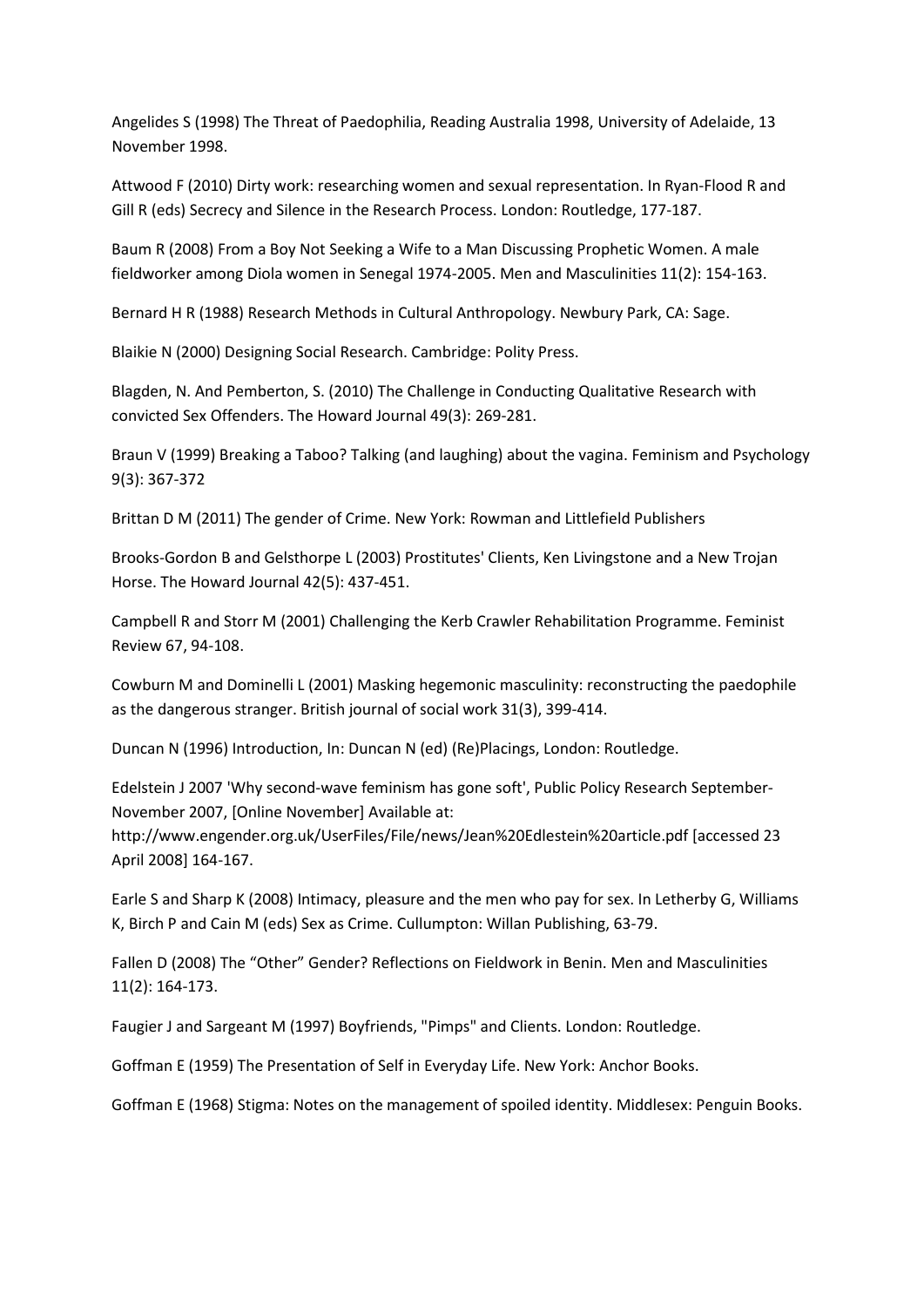Grenz S (2005) Intersection of sex and power in research on prostitution: a female researcher interviewing male heterosexual clients. Signs: Journal of Women and Culture in Society 30(4): 2091- 2113.

Hammersley M and Atkinson P (2007) Ethnography: Principles in practice, 3rd edition. London: Routledge.

Hammond, N. (2007) University Research Ethics Form. University of Sheffield

Hammond N (2010a) Tackling Taboos: men who pay for sex and the emotional researcher. In: Hardy K, Kingston S and Sanders T (eds) New Sociologies of Sex Work, Farnham: Ashgate, 59-74.

Hammond N (2010b) Paying for Sex: A socio-cultural exploration of sexual commerce. Unpublished Doctoral thesis: University of Sheffield.

Home Office (2008) Tackling the Demand for Prostitution: A review. [online] Available at: http://www.homeoffice.gov.uk/documents/tackling-demand [Accessed on: 12th December 2008]

Huff J (1997) The sexual harassment of researchers by research subjects: lessons from the field. In: Schwartz M (ed.) Researching Sexual Violence against Women: Methodological and Personal Perspectives. London: Sage, 115-128.

Irvine Janice M 2012. Can't Ask, Can't Tell: How Institutional Review Boards Keep Sex In The Closet. Contexts 11(2):28-33.

Israel T (2002) Studying Sexuality: Strategies for surviving stigma. Feminism and Psychology 12(2): 256-260

Kesler K (2002) Is a feminist stance in support of prostitution possible? An exploration of current trends. Sexualities 5(2): 219-235.

Kirby, R. and Corzine, J. (1981) The Contagion of Stigma: Fieldwork among Deviants. Qualitative Sociology 4(1): 3-20.

Klein C, Kennedy M A and Gorzalka B B (2008) Rape myth acceptance in men who completed the prostitution offender program of British Columbia. International Journal of Offender Therapy and Comparative Criminology 53(3): 305-315.

Kinnell H (2008) Violence and Sex Work in Britain. Cullompton: Willan Publishing.

Kingston S (2009) Community Perceptions of Men who buy Sex from Women. Unpublished Doctoral Thesis: University of Leeds.

Kingston S (2010) Intent to criminalize: Men who buy sex and prostitution policy in the UK. In: Hardy K, Kingston S and Sanders T (eds) New Sociologies of Sex Work, Farnham: Ashgate, 23-38.

Kingston S (forthcoming, 2013) Prostitution in the Community: Attitudes, Action and Resistance. London: Routledge.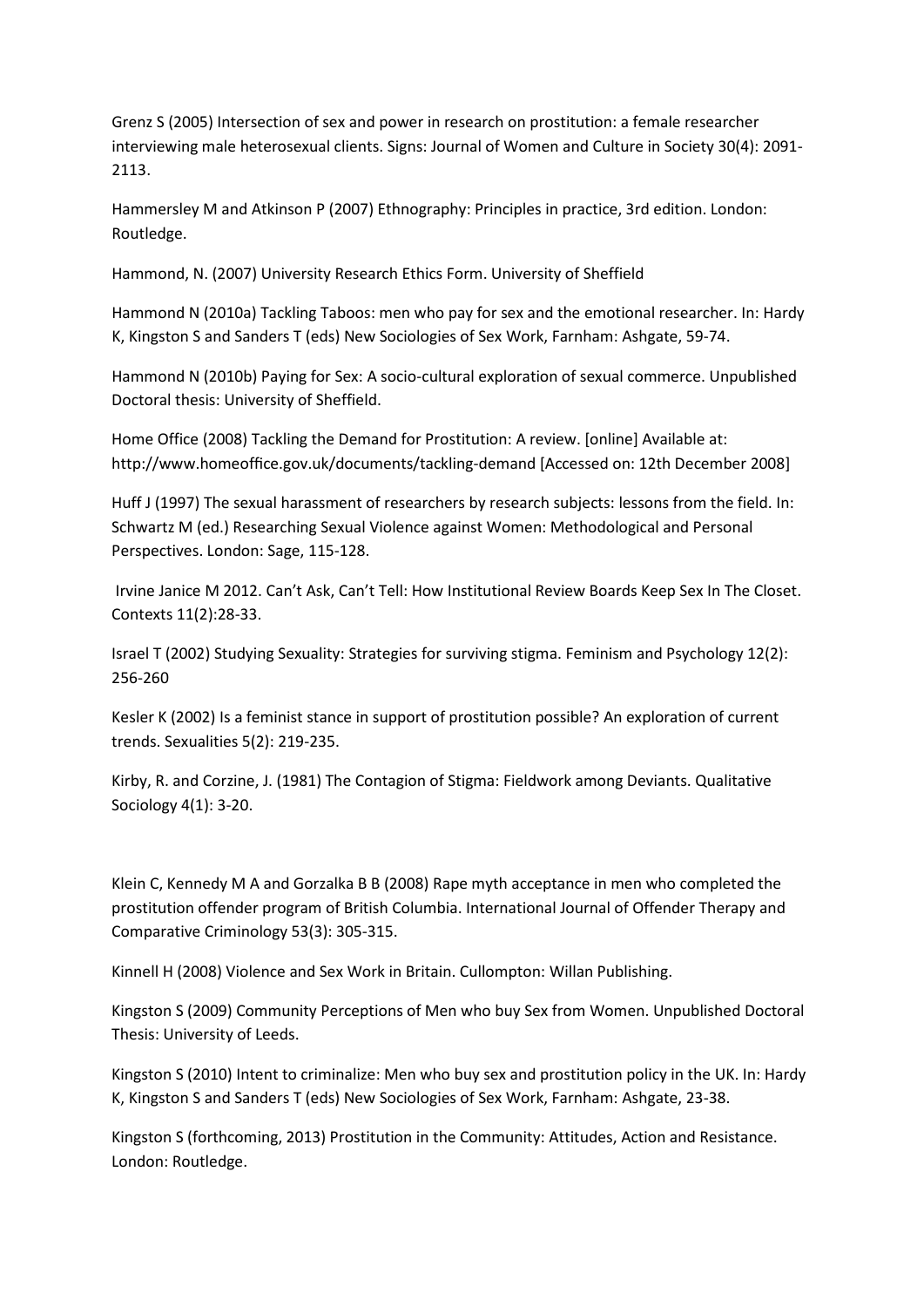Lee D (1997) Interviewing Men: Vulnerabilities and dilemmas. Women's Studies International Forum 20(4): 553-564.

Link B and Phelan J (2001) Conceptualizing stigma. Annual Review of Sociology 27(3), 363-85.

Lowman J (2000) Violence and the Outlaw Status of (Street) Prostitution in Canada', Violence Against Women 6(9): 987-1011.

Maher L (2002) Don't leave us this way: ethnography and injecting drug use in the age

of AIDS. International Journal of Drug Policy 13, 311-325.

Mason J (2002) Qualitative Researching. London: Sage.

Mattley C (1997) Field research with phone sex workers: Managing researcher's emotions. In: Schwartz M (ed.) Researching Sexual Violence against Women: Methodological and Personal Perspectives. London: Sage, 101-114.

Melrose M (2002) Labour pains: some considerations on the difficulties of researching juvenile prostitution. International Journal of Social Research Methodology 5(4): 333-51.

Miller J and Schwartz M (1995) Rape myths and violence against street prostitutes. Deviant Behavior 16: 1-23.

Moreo E (1995) Rape in the Field: Reflections from a survivor. In: D. Kulick and M. Wilson (eds) Taboo: Sex, identity, and erotic subjectivity in anthropological fieldwork. London: Routledge, 166- 189.

Moran-Ellis J (1996) Close to home: the experience of researching child sexual abuse. In: Hester M, Kelly and Radford, J. (eds) Women, Violence and Male Power. Buckingham: Open University Press, 176-187.

O'Connell Davidson J and Layder D (1994) Methods Sex and Madness. London: Routledge..

Parker R and Aggleton P (2003) HIV and AIDS-related stigma and discrimination: a conceptual framework and implications for action. Social Science and Medicine 57, 13-24.

O'Neill M (1996) Prostitution and Feminism: Towards a Politics of Feeling. Cambridge: Polity Press.

Pheterson G (1993) The Whore Stigma: Female Dishonor and Male Unworthiness, Social Text 37: 39- 64.

Pini B (2005) Interviewing men: gender and the collection and interpretation of qualitative data. Journal of Sociology 41(2): 201-216.

Plummer K (1995) Telling Sexual Stories: Power, Change and Social Worlds. London: Routledge.

Plumridge E, Chetwynd J, Reed A and Gifford S (1997) Discourses on emotionality in commercial sex: the missing client voice. Feminism and Psychology 7(2): 165-181.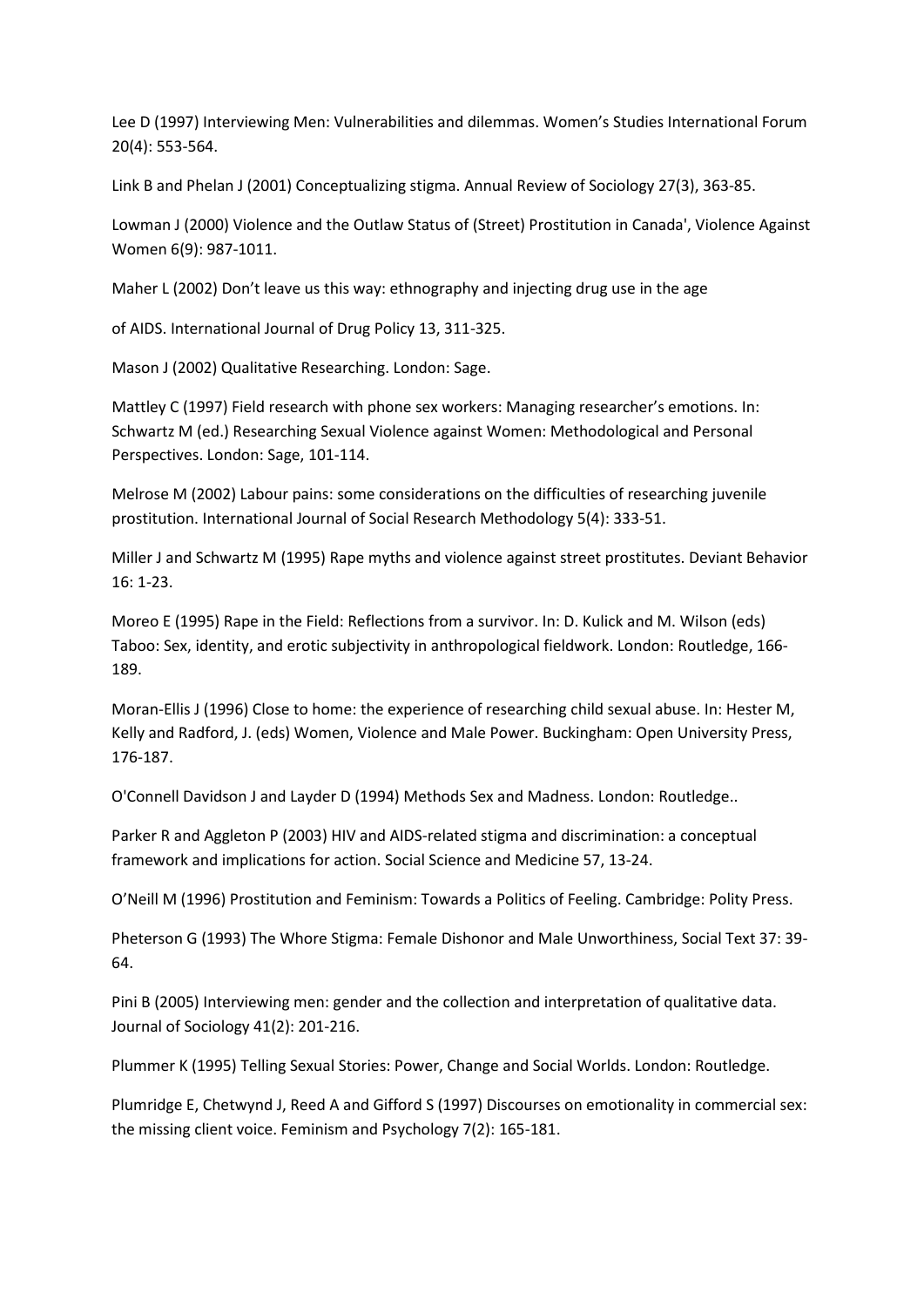Presser L (2005) Negotiating power and narrative in research: Implications for feminist methodology. Signs: Journal of Women in Culture and Society 30(4): 2067-2090.

Rubenstein, S. (2004) Fieldwork and the Erotic Economy on the Colonial Frontier. Signs: Journal of Women in Culture and Society 29(4): 1041-1071.

Reavey P (1997) 'What do you do for a living then?' The Political Ramifications of Research Interests within Everyday Interpersonal Contexts. Feminism and Psychology 7(4): 553-558.

Sanchez Taylor J and O'Connell Davidson J (2010) Unknowable secrets and golden silence: reflexivity and research on sex tourism. In: Ryan-Flood R and Gill R (eds) Secrecy and Silence in the Research Process. London: Routledge, 42-53.

Sanders T (2005) Sex Work: A Risky Business. Cullompton: Willan Publishing.

Sanders T (2006) Sexing up the subject: methodological nuances in researching the female sex industry. Sexualities 9(4): 449-468.

Sanders T (2008) Paying for Pleasure: Men who buy sex. Cullompton: Willan Publishing.

Sanders T and Campbell R (2009) Why hate men who pay for sex? Investigating the shift to tackling demand and the calls to criminalise paying for sex. In: Munro V (ed.) Demanding Sex? Critical Reflections on the Supply/Demand Dynamic in Prostitution. Aldershot: Ashgate, 193-179.

Schoepf B (2001) International Aids research in Anthropology: Taking a Critical Perspective on the Crisis. Annual Review of Anthropology 30, 335–361

Scrambler G (2007) Sex work stigma: Opportunist migrants in London. Sociology 41(6): 1079-1096.

Sharpe K (2000) Sad, Bad and (sometimes) Dangerous to Know: Street Corner Research with Prostitutes, Punters and the Police. In: King R D and Wincup E (eds) Doing Research on Crime and Justice. Oxford: Oxford University Press, 363-372.

Shaver F (2005) Sex work research: methodological and ethical challenges. Journal of Interpersonal Violence 20(3): 296-319.

Stanley L and Wise S (1993) Breaking Out again: Feminist Ontology and Epistemology. London: Routledge.

Sullivan, B. (1995) Rethinking Prostitution. In: Caine, B. & Pringle, R. (eds) (1995) Transitions: New Australian Feminisms. Allen & Unwin: Sydney, 184-197.

Wahab S (2002) For their own good?: sex work, social control and social workers, a historical perspective. Journal of Sociology and Social Welfare 29(4): 39-57.

Walby, Kevin. (2010) Interviews as encounters: issues of sexuality and reflexivity when men interview men about commercial same sex relations. Qualitative Research 10(6):639-57.

Weitzer R (2005) A growing moral panic over prostitution and sex trafficking. The Criminologist: The Official Newsletter of the American Society of Criminology 30(5): 2-5.